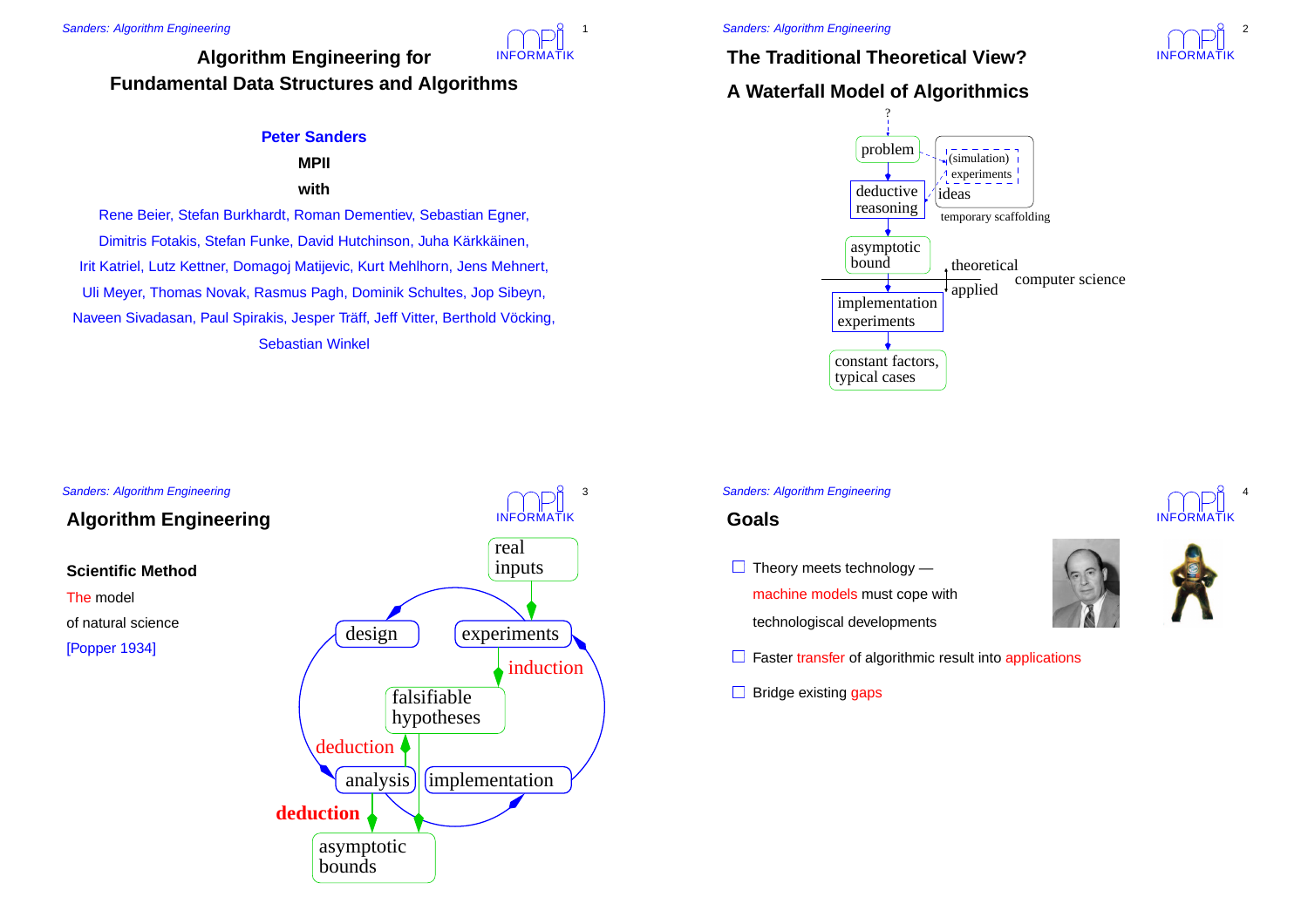

5

# **Symptoms of Gaps**

| theory                                |                      | $\rightarrow$      |            | practice          |
|---------------------------------------|----------------------|--------------------|------------|-------------------|
| simple                                |                      | problem model      |            | complex           |
| simple                                |                      | machine model      |            | real              |
| complex                               |                      | algorithms         | <b>FOR</b> | simple            |
| advanced                              |                      | data structures    | TITT       | arrays,           |
| worst case                            | max                  | complexity measure |            | real inputs       |
| asymptotical                          | $\mathcal{O}(\cdot)$ | efficiency         | 42%        | constant factors  |
|                                       |                      |                    |            |                   |
|                                       |                      |                    |            |                   |
| <b>Sanders: Algorithm Engineering</b> |                      |                    |            |                   |
| Overview                              |                      |                    |            | <b>INFORMATIK</b> |

#### Sanders: Algorithm Engineering

# **Why Bridge Gaps?**



With growing problems size asymptotics will eventually win

- Worst case bounds
	- $\rightsquigarrow$  performance guarantees
	- performance guarantees<br>quality, real time propert
- quality, real time properties<br>eory in the natural science r Theory in the natural science means: Theory explains reality

### Sanders: Algorithm Engineering



## Sanders: Algorithm Engineering

## **Overview**

Sorting: All kinds of machine models

Why comparisons are (not) the bottleneck

**Parallel disk sorting** 

Suffix array construction - an "all model algorithm"

**Priority Queues: More memory hierarchies**  $\sqrt{2}$   $\sqrt{42\%}$ 

Search Trees: What integer keys do for us

Hashing: Space efficiency  $+$  access time guarantees

### Minimum Spanning Trees:

Does the cycle property help?

Huge sparse graphs and the set of the set of the set of the set of the set of the set of the set of the set of the set of the set of the set of the set of the set of the set of the set of the set of the set of the set of t

Maximum Flows: Is the theoretically best algorithm practicable? **max** 



**Comparison Based Sorting**

**1**

Large data sets (thousands to millions)

**Super Scalar Sample Sort**

Theory: Lots of algorithms with  $n\log n + \mathcal{O}(n)$  comparisons

#### Practice: Quicksort

- using sample based pivot seletction  $n \log n + \mathcal{O}(n)$  expected comparisons
- $\mathcal{O}(\frac{n}{B}\log n)$  cache misses on all levels<br>imple + sufficiently cache efficient
- + Simple
- $+$  Compiler writers are aware of it

Can we nevertheless beat quicksort?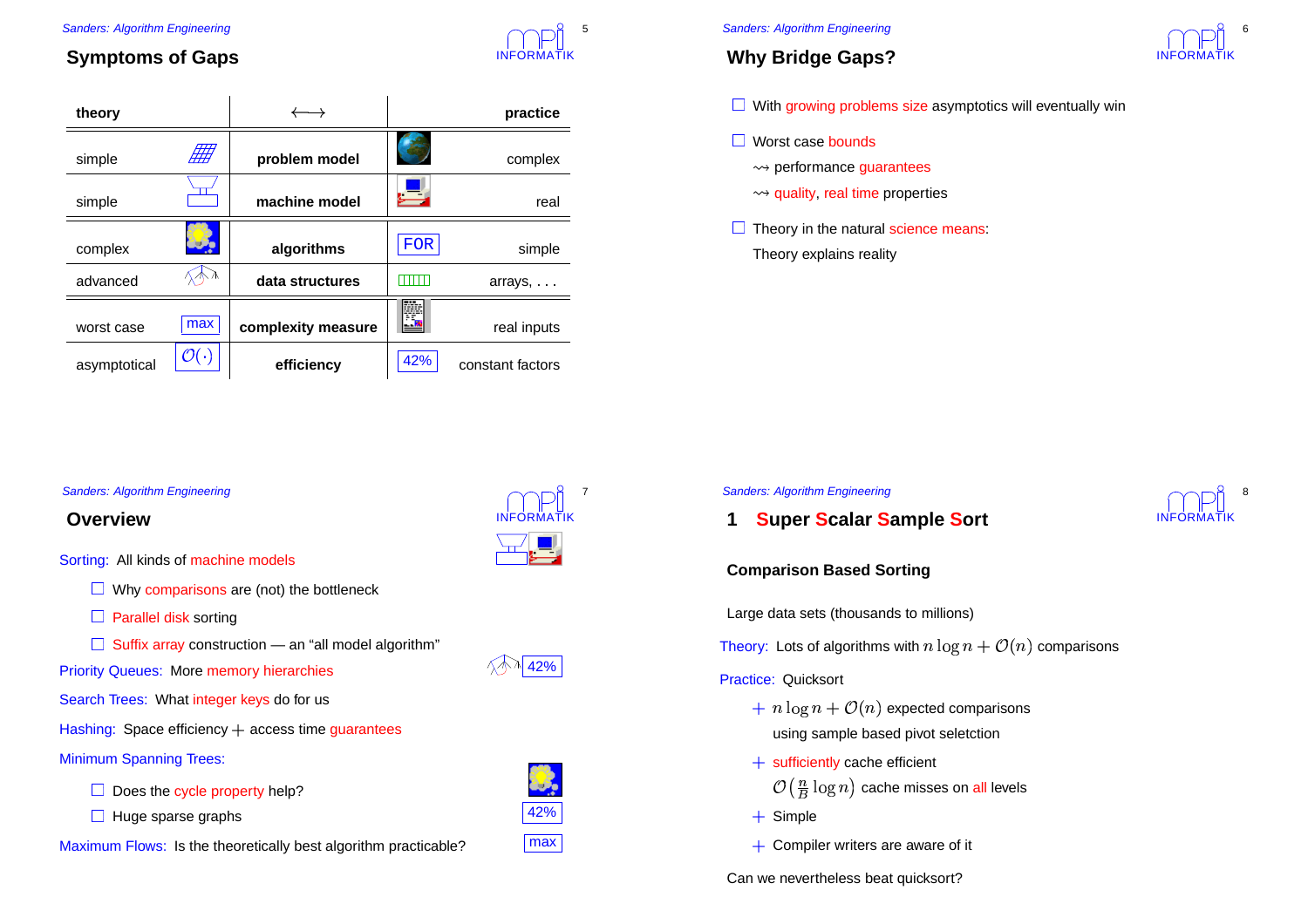### **Previous Work**

## **Integer Keys**

- $\cdot$  Can be  $2-3$  times faster than quicksort
- Naive ones are cache inefficient and slower than quicksort
- $\,$  Simple ones are distribution dependent.

## **Cache efficient sorting**

-ary merge sort

[Nyberg et al. 94, Arge et al. 04, Ranade et al. 00, Brodal et al. 04]

- $\blacksquare$  Faktor  $\log k$  less cache faults
- $\sim$  Only  $\approx 20$  % speedup, and only for laaarge inputs

### Sanders: Algorithm Engineering

## **Why Sample Sort?**

- traditionally: parallelizable on coarse grained machines
- $\cdot$  Cache efficient  $\approx$  merge sort
- **Binary search not much faster than merging**
- complicated memory management

## **Super Scalar Sample Sort**

- Binary search  $\longrightarrow$  implicit search tree
- **Eliminate conditional branches**
- $\rightsquigarrow$  Exploit instruction parallelism
- Exploit instruction parallelism<br>Cache efficiency comes to be
- Cache efficiency comes to bear<br>| "steal" memory management fro  $\Box$ "steal" memory management from radix sort



INFORMATIK

9

### Sanders: Algorithm Engineering

## **Sample Sort**





## Sanders: Algorithm Engineering

## **Classifying Elements**





Now the compiler should:

## use predicated instructions

interleave iterations of the for loop (software pipelining)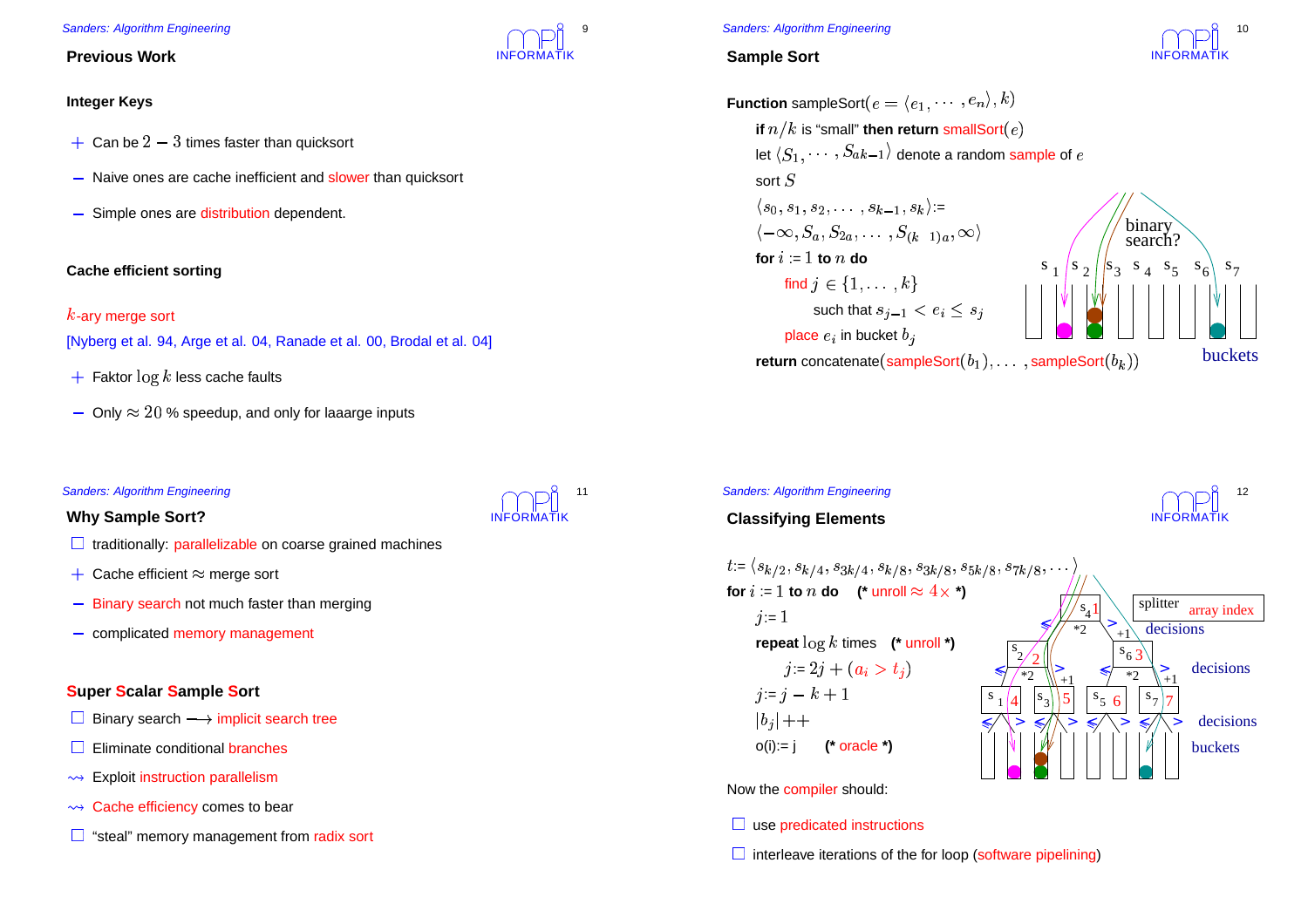## **Distributing Elements**

for 
$$
i := 1
$$
 to *n* do  $a'_{B[o(i)]++} := a_i$   
Why Oracle?

## **Why Oracles?**

- simplifies memory management
- no overflow tests or re-copying
- simplifies software pipelining



refer

o

a

INFORMATIK

move

INFORMATIK

15

i

refer

13

- separates computation and memory access aspects
- small
- sequential, predictable memory access
- can be hidden using prefetching / write buffering

## Sanders: Algorithm Engineering

**Experiments: 1.4 GHz Itanium 2**

- restrict keyword from ANSI/ISO C99 to indicate nonaliasing
- Intel's C++ compiler v8.0 uses predicated instructions automatically
- **Profiling gives 9% speedup**
- $\Box k = 256$
- Use  $\texttt{stl:sort}$  from  $\texttt{g++}$   $(n \leq 1000)!$
- $\overline{\phantom{a}}$  insertion sort for  $n\leq 10$
- Random 32 bit integers in  $[0, 10^9$

# Sanders: Algorithm Engineering

## **Analysis**



|                                                                                              | mem. acc. branches | data dep.                                                                                                                                                                                                   | I/Ss |                | registersinstructions                            |
|----------------------------------------------------------------------------------------------|--------------------|-------------------------------------------------------------------------------------------------------------------------------------------------------------------------------------------------------------|------|----------------|--------------------------------------------------|
| $k$ -way distribution:                                                                       |                    |                                                                                                                                                                                                             |      |                |                                                  |
| sss-sort                                                                                     |                    | $n \log k \mid \mathcal{O}(1) \mid \mathcal{O}(n)$                                                                                                                                                          |      |                | $3.5n/B$ $3 \times$ unroll $\mathcal{O}(\log k)$ |
| quicksort $\log k$ Ivis. $2n \log k / n \log k / \mathcal{O}(n \log k)$ $\frac{n}{B} \log k$ |                    |                                                                                                                                                                                                             |      | $\overline{4}$ | $\mathcal{O}(1)$                                 |
| $k$ -way merging:                                                                            |                    |                                                                                                                                                                                                             |      |                |                                                  |
| memory                                                                                       |                    |                                                                                                                                                                                                             |      |                | $\mathcal{O}(\log k)$                            |
| register                                                                                     |                    | $\begin{array}{ c c c c } \hline n\log k&n\log k&\mathcal{O}(n\log k)&2n/B&7&\\ \hline 2n&n\log k&\mathcal{O}(n\log k)&2n/B&k\\ 2n\log_{k'} k&n\log k&\mathcal{O}(n\log k)&2n/B&2k'+2\\ \hline \end{array}$ |      |                | $\mathcal{O}(k)$                                 |
| funnel $k^{\prime \log_k k}$                                                                 |                    |                                                                                                                                                                                                             |      |                | $\mathcal{O}(k')$                                |
|                                                                                              |                    |                                                                                                                                                                                                             |      |                |                                                  |

**Comparison with Quicksort**

Sanders: Algorithm Engineering



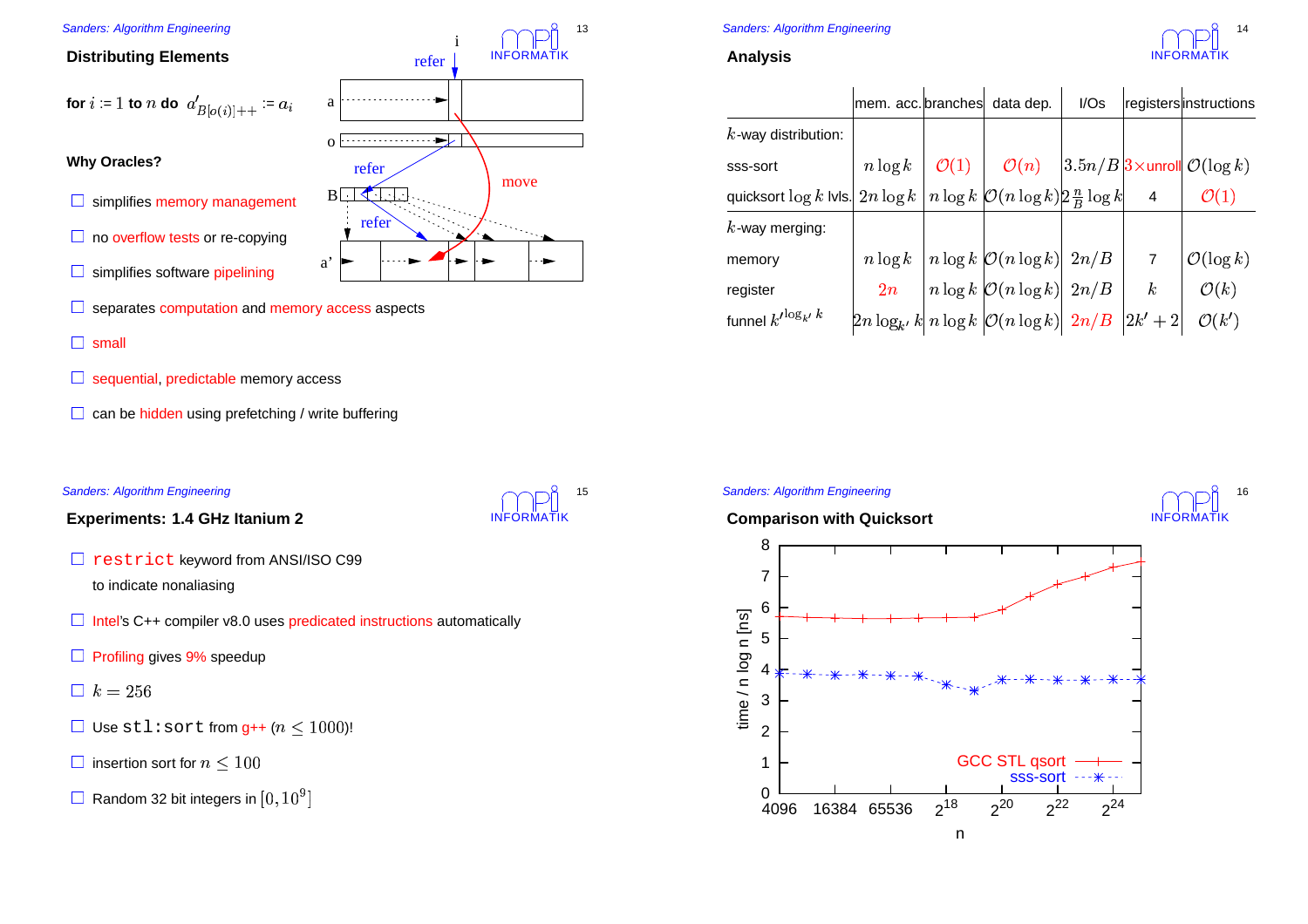# INFORMATIK17

INFORMATIK

19

## **Breakdown of Execution Time**



## Sanders: Algorithm Engineering

## **A More Detailed View**



|                      | instr. | cycles | IPC in L3 | IPC $n = 2^{25}$ |
|----------------------|--------|--------|-----------|------------------|
| findBuckets,         |        |        |           |                  |
| $1\times$ outer loop | 63     | 11     | 5.4       | 4.5              |
| distribute,          |        |        |           |                  |
| one element          | 14     |        | 3.5       | 0.8              |

#### Sanders: Algorithm Engineering

**Comparison with Quicksort Pentium 4**



Problems: few registers, one condition code only, compiler needs "help"

#### Sanders: Algorithm Engineering

## **Breakdown of Execution Time Pentium 4**



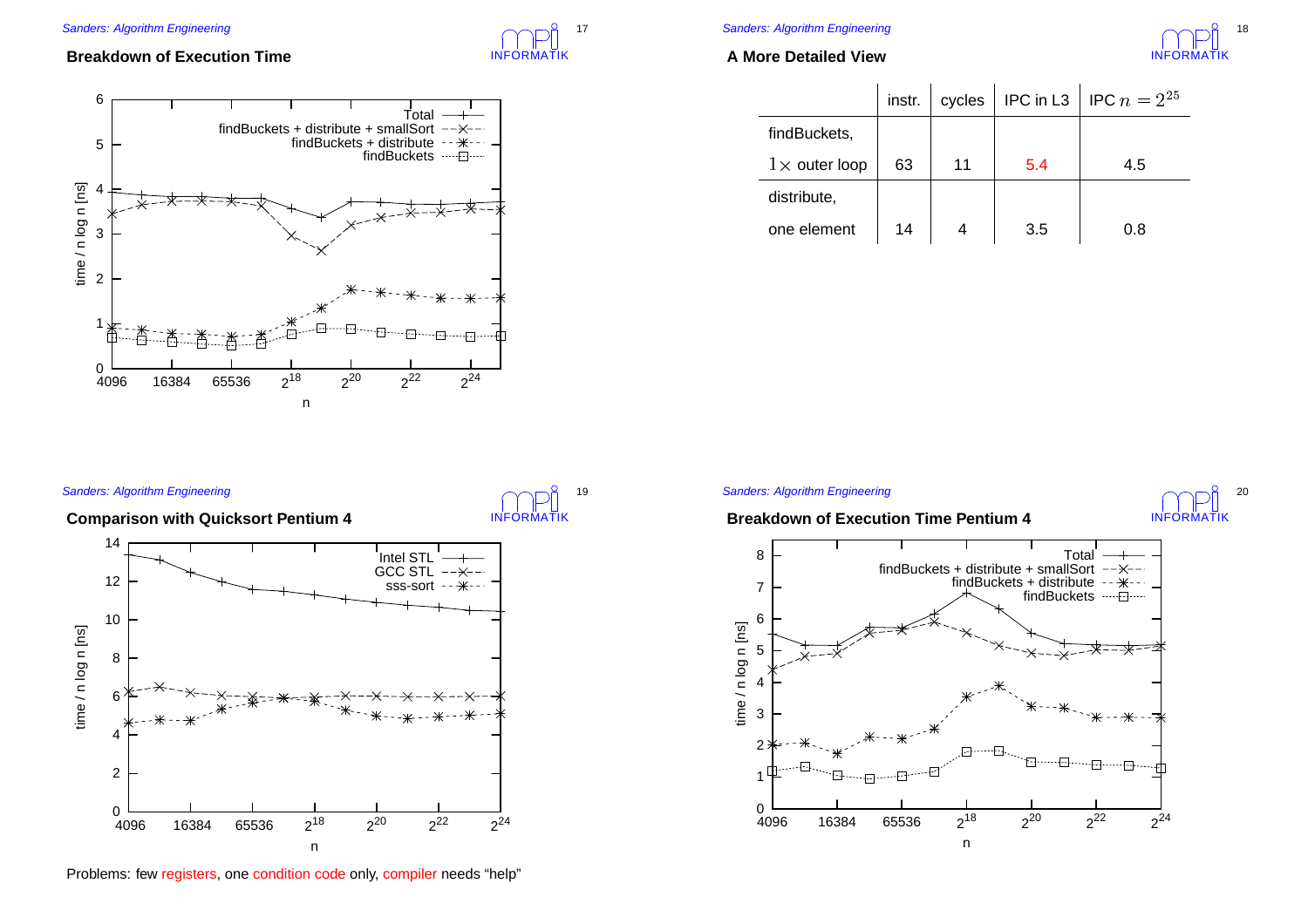## **Conclusions**

- sss-sort up to twice as fast as quicksort on Itanium
- comparisons  $\neq$
- ∈comparisons ≠ conditional branches<br>∃algorithm analysis is not just instructions and caches

## **Future Work**

- $\vdash$  high level fine-tuning, e.g., clever choice of  $k$
- other architectures, e.g., Opteron, PowerPC
- almost in-place implementation

large memory

multilevel cache-aware or cache-oblivious generalization (oracles help)

INFORMATIK

21



n di

 $\colon$  Fast memory of size  $M$ 

: Block size (?)

# INFORMATIK22

# **The Secondary Memory Model**



large memory

**Analysis: count (only?) block accesses (I/Os)**

**Example,**  $B = 2$ , run size  $= 6$ 

Sanders: Algorithm Engineering





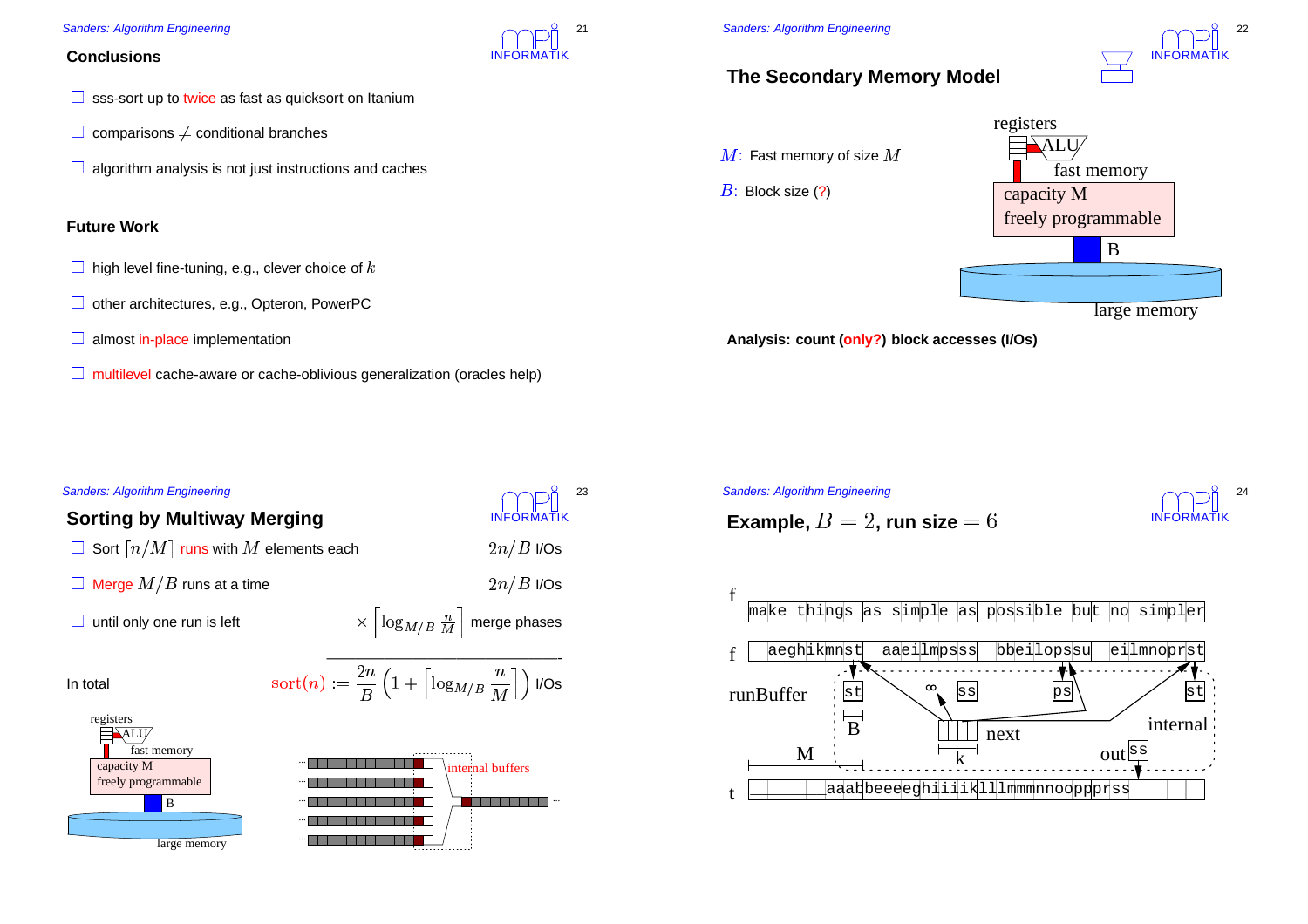#### **2Sorting with Parallel Disks**

I/O Step := Access to a single physical block per disk<br>**Theory:** Balance Sort [Nodine Vitter 93].

**Theory:** Balance Sort [Nodine Vitter 93].

Deterministic, complex

asymptotically optimal



## Multiway merging

"Usually" factor 10? less I/Os.

42% Not asymptotically optimal. 42%

Basic Approach: Improve Multiway Merging



INFORMATIK

25

independent disks [Vitter Shriver 94]





INFORMATIK

26

But what about merging?





Much larger than previously assumed.

Using merge buffers for entire stripes would be bad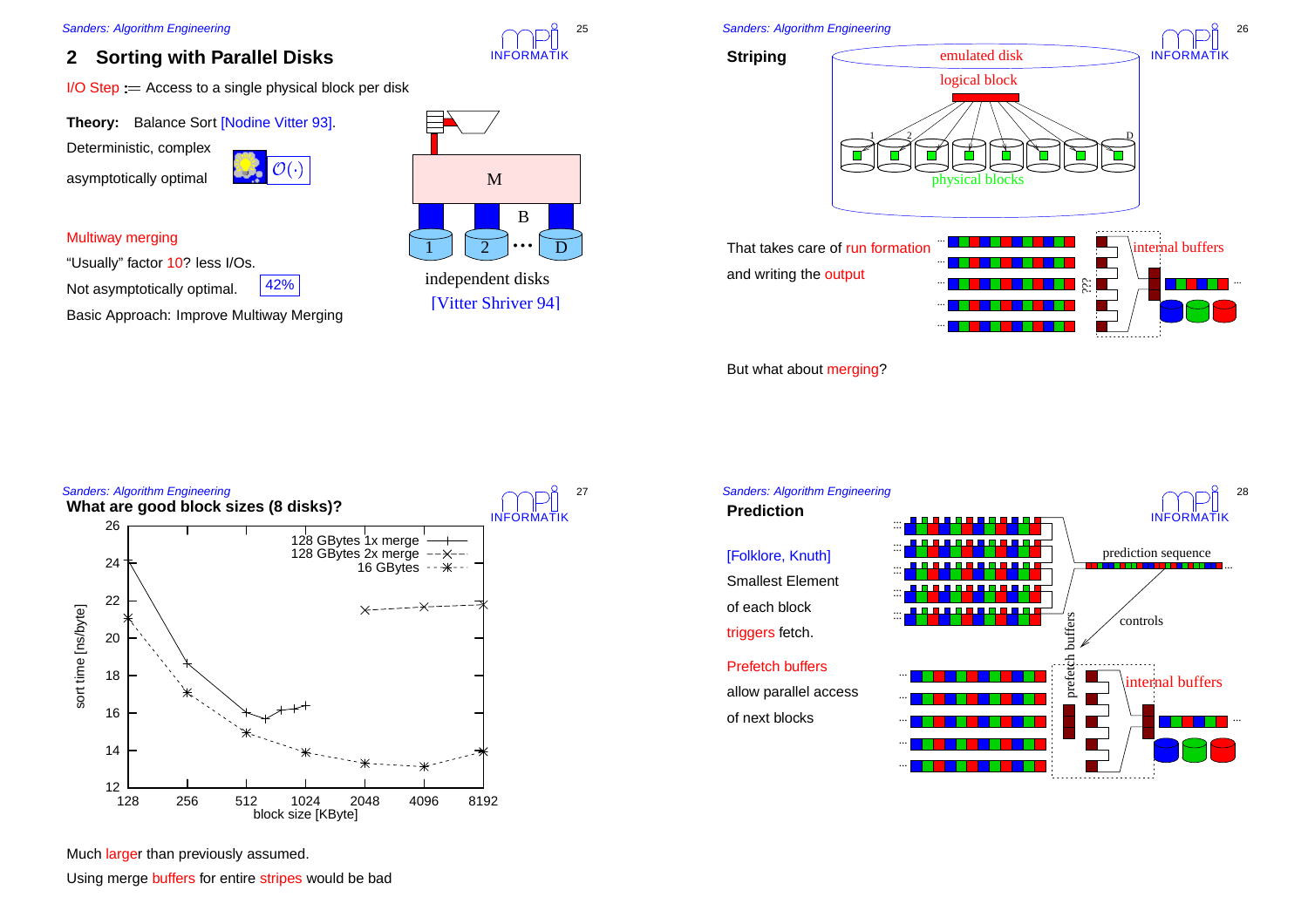





prefetch buffers yield an optimal algorithm

 $\alpha^{+}(n) =$  $rac{2n}{DE}$  $\overline{B}$ :  $\left(1 + \left\lceil \log_{M/B} \frac{n}{M} \right\rceil \right)$  I/Os  $\int$ 





 $Dk \leadsto$  good deterministic performance good deterministic performance<br>would yield an optimal algoritihm  $\mathbb{P}(D)$  would yield an optimal algoritihm. Possible?

## Sanders: Algorithm Engineering **Randomized Cycling**



## [Vitter Hutchinson 01]





Good for naive prefetching and  $\Omega\left( D\log D\right)$  buffers

## Sanders: Algorithm Engineering



## **Buffered Writing**

[Sanders-Egner-Korst SODA00, Hutchinson Sanders Vitter ESA 01]



**Theorem:** Randomized cycling achieves efficiency  $1 - \mathcal{O}(D/W)$ .

Analysis: negative association of random variables, application of queueing theory to <sup>a</sup> "throttled" Alg.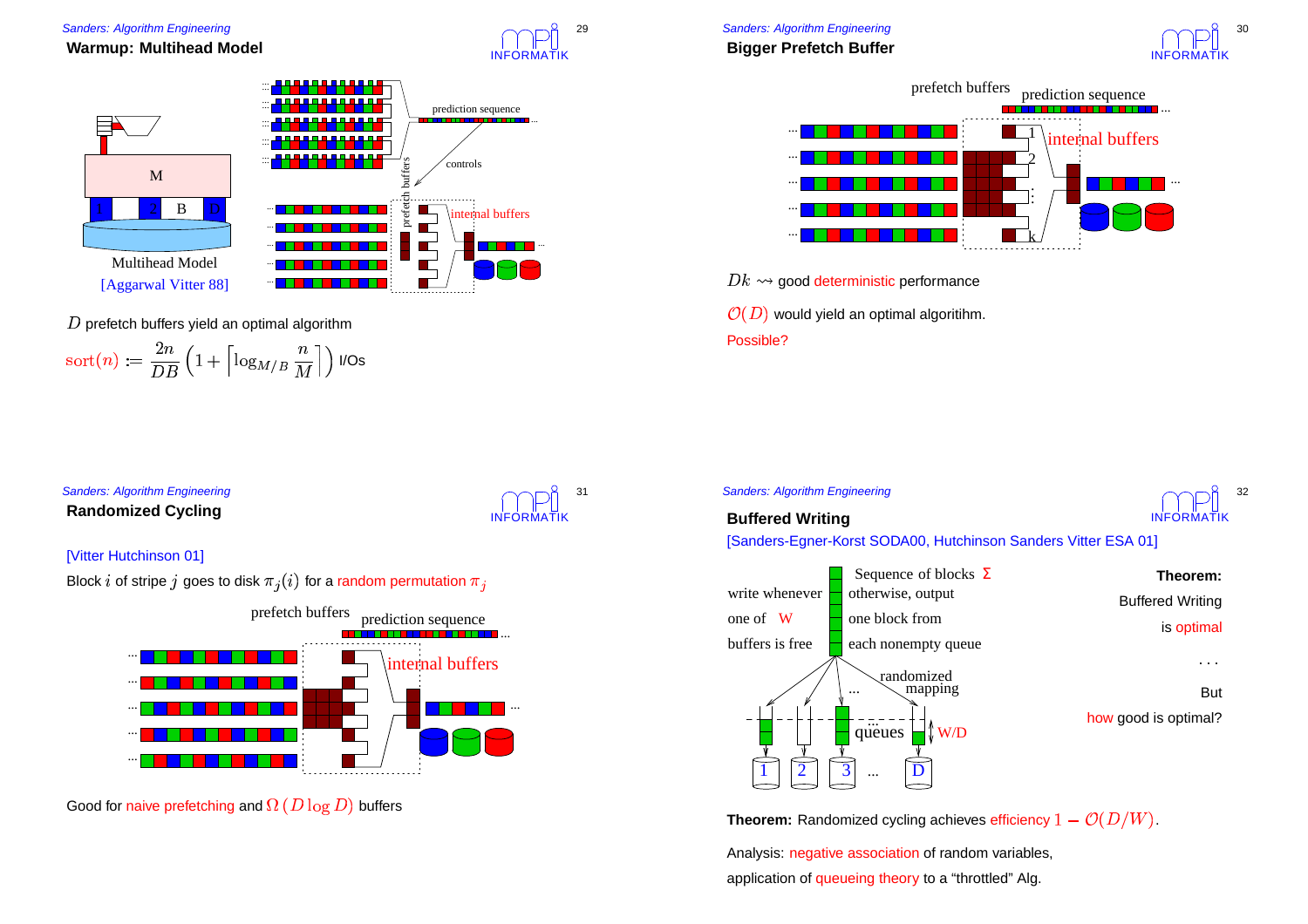## **Optimal Offline Prefetching**

## **Theorem:**

For buffer size  $W\mathrm{:}$ 

(offline) prefetching schedule for  $\Sigma$  with  $T$  input steps

## $\Leftrightarrow$



## Sanders: Algorithm Engineering

## **Optimal Offline Prefetching**

## **Theorem:**

For buffer size  $W\colon$ 

(offline) prefetching schedule for  $\Sigma$  with  $T$  input steps

## $\Leftrightarrow$



Sanders: Algorithm Engineering

## **Optimal Offline Prefetching**

## **Theorem:**

For buffer size  $W\mathrm{:}$ 

(offline) prefetching schedule for  $\Sigma$  with  $T$  input steps

## $\Leftrightarrow$



# Sanders: Algorithm Engineering



## **Optimal Offline Prefetching**

## **Theorem:**

For buffer size  $W\colon$ 

(offline) prefetching schedule for  $\Sigma$  with  $T$  input steps

## $\Leftrightarrow$







INFORMATIK

33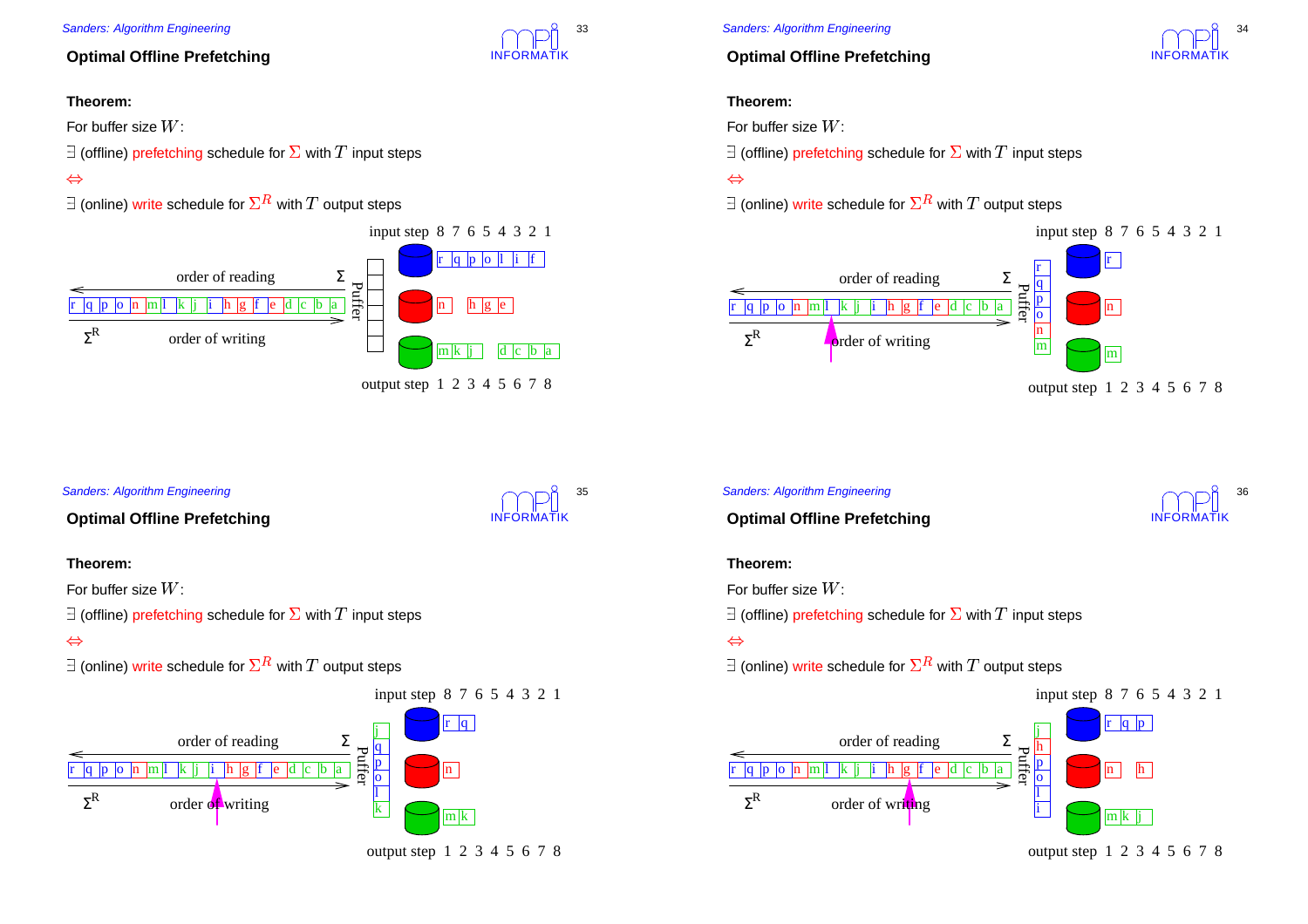## **Optimal Offline Prefetching**

## **Theorem:**

For buffer size  $W\mathrm{:}$ 

(offline) prefetching schedule for  $\Sigma$  with  $T$  input steps

## $\Leftrightarrow$



## Sanders: Algorithm Engineering

## **Optimal Offline Prefetching**

## **Theorem:**

For buffer size  $W\colon$ 

(offline) prefetching schedule for  $\Sigma$  with  $T$  input steps

## $\Leftrightarrow$



output step 1 2 3 4 5 6 7 8

INFORMATIK

INFORMATIK

39

37

## Sanders: Algorithm Engineering

## **Optimal Offline Prefetching**

## **Theorem:**

For buffer size  $W\mathrm{:}$ 

(offline) prefetching schedule for  $\Sigma$  with  $T$  input steps

## $\Leftrightarrow$



## Sanders: Algorithm Engineering



INFORMATIK

38

**Optimal Offline Prefetching**

## **Theorem:**

For buffer size  $W\colon$ 

(offline) prefetching schedule for  $\Sigma$  with  $T$  input steps

## $\Leftrightarrow$



output step 1 2 3 4 5 6 7 8

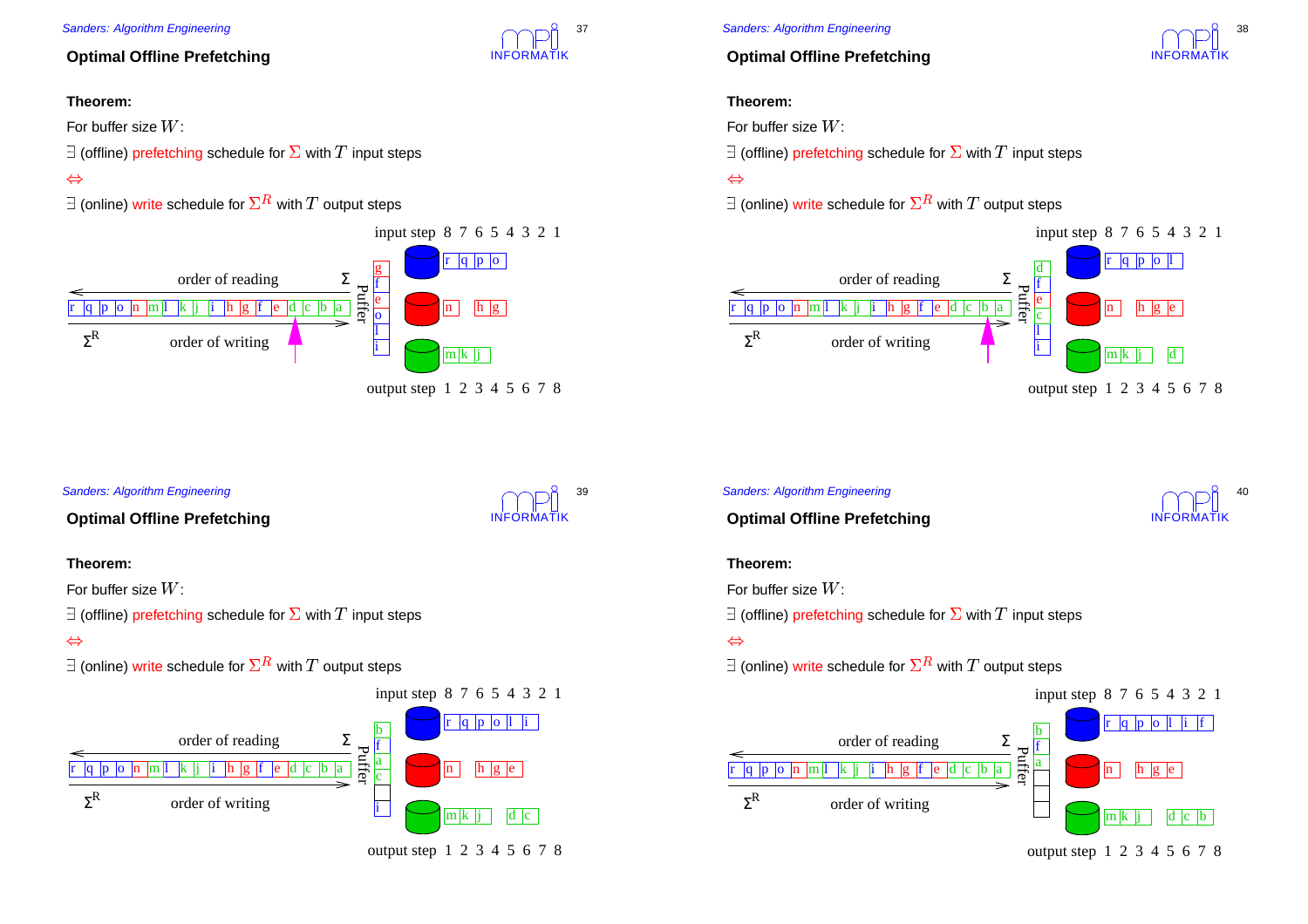## **Optimal Offline Prefetching**

## **Theorem:**

For buffer size  $W\mathrm{:}$ 

(offline) prefetching schedule for  $\Sigma$  with  $T$  input steps

## $\Leftrightarrow$



## Sanders: Algorithm Engineering

**Synthesis**

Multiway merging

- 
- +randomized cycling
- 



42

 optimal (randomized) writing [Sanders Egner Korst SODA 2000] [Vitter Hutchinson 2001] optimal prefetching [Hutchinson Sanders Vitter ESA 2002]

 $\cdot (1+o(1))\cdot \mathsf{sort}(n)$  I/Os "answers" question in [Knuth 98]; difficulty 48 on a  $1.50$  scale.<br>"

# INFORMATIK 43

INFORMATIK

 $\mathbf{A}$ 



The I/O bandwidth of our machine is about  $1/3$  of its main memory bandwidth

 $\rightsquigarrow$  If key size  $\ll$  element size

Sanders: Algorithm Engineering

**Key Sorting**

If key size  $\ll$  element size<br>rt key pointer pairs to save r sort key pointer pairs to save memory bandwidth during run formation



## Sanders: Algorithm Engineering

### **We are not done yet!**

- Internal work
- Overlapping I/O and computation
- Reasonable hardware
- Interfacing with the Operating System
- **Parameter Tuning**
- Software engineering
- **Pipelining**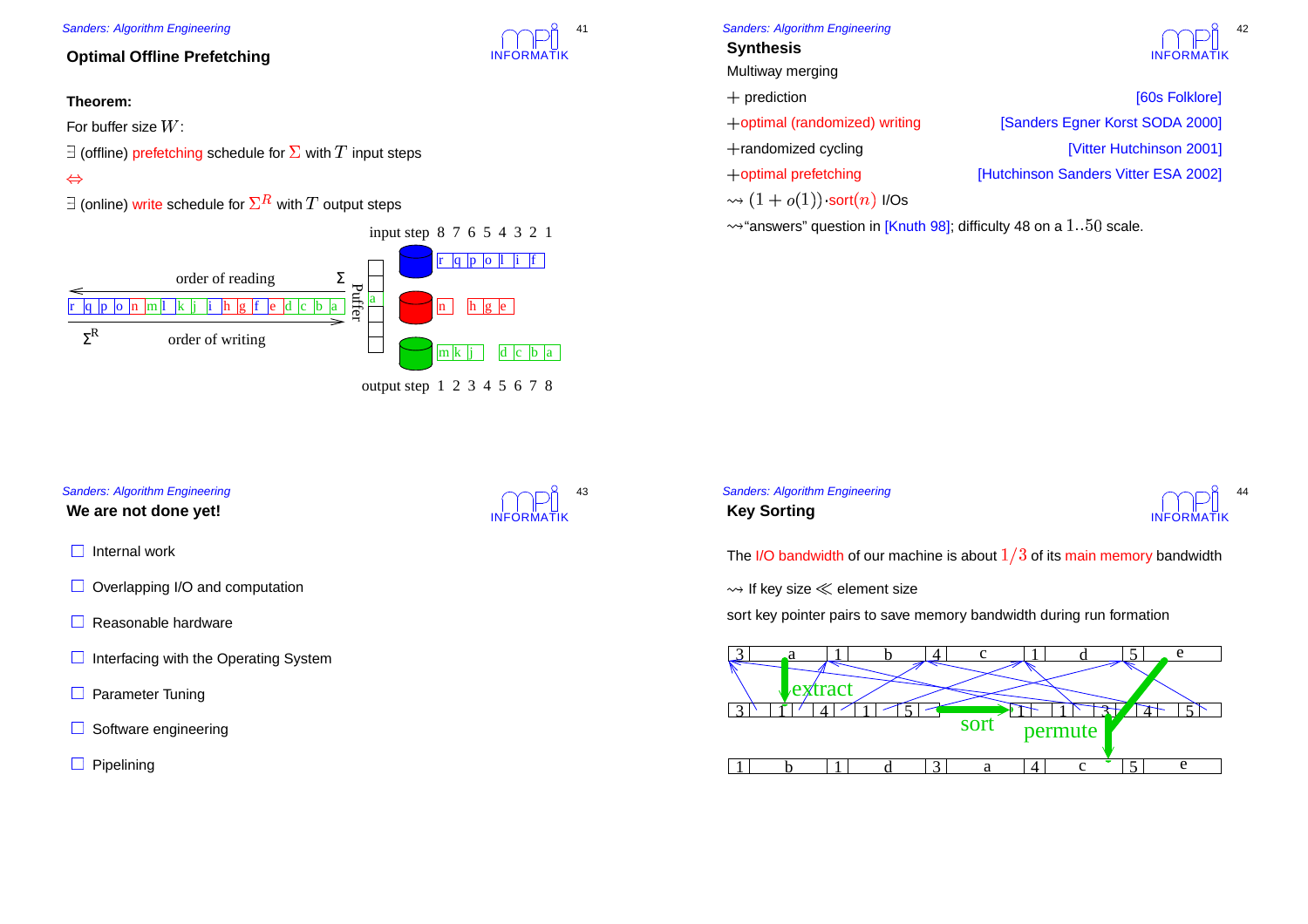## **Tournament Trees for Multiway Merging**

Assume  $k=2^K$ 

runs<br>bina<br>currer level complete binary tree

Leaves: smallest current element of each run

Internal nodes: loser of a competition for being smallest

Above root: global winner



## Sanders: Algorithm Engineering

## **Overlapping I/O and Computation**



INFORMATIK

45

- One thread for each disk (or asynchronous I/O)
- Possibly additional threads
- Blocks filled with elements are passed by references between different buffers



## **Why Tournament Trees**



- $\vdash$  Exactly  $\log k$  element comparisons
- Implicit layout in an array  $\leadsto$  simple index arithmetics (shifts)<br>I Predictable load instructions and index computations
- **Predictable load instructions and index computations**

## (Unrollable) inner loop:

for (int i=(winnerIndex+kReg)>>1; i>0; i>>=1){ currentPos <sup>=</sup> entry <sup>+</sup> i; currentKey <sup>=</sup> currentPos->key; if (currentKey <sup>&</sup>lt; winnerKey) { currentIndex <sup>=</sup> currentPos->index; currentPos->key <sup>=</sup> winnerKey; currentPos->index <sup>=</sup> winnerIndex; winnerKey  $=$  currentKey; winnerIndex $=$  currentIndex;  $\}$ 

### Sanders: Algorithm Engineering

INFORMATIK48

**Overlapping During Run Formation**

First post read requests for runs 1 and 2

Thread A: Loop  $\{$  wait-read  $i$ ; sort  $i$ ; post-write  $i\};$ 

Thread B: Loop  $\{$  wait-write  $i$ ; post-read  $i+2\}$ ;

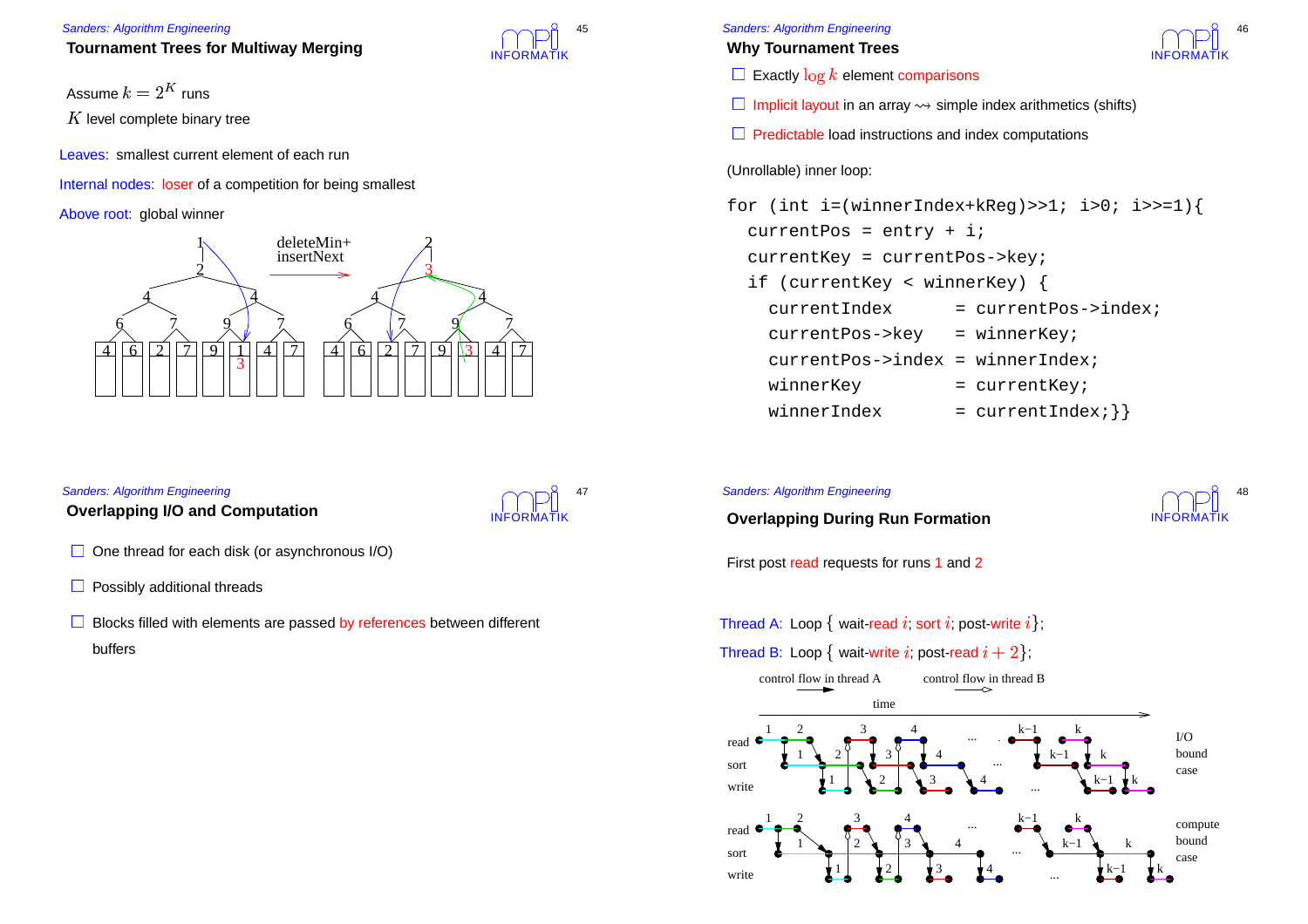## **Overlapping During Merging**





I/O Threads: Writing has priority over reading



## **I/O bound case: The I/O thread never blocks**









#### Sanders: Algorithm Engineering

## **Overlapping During Merging**



49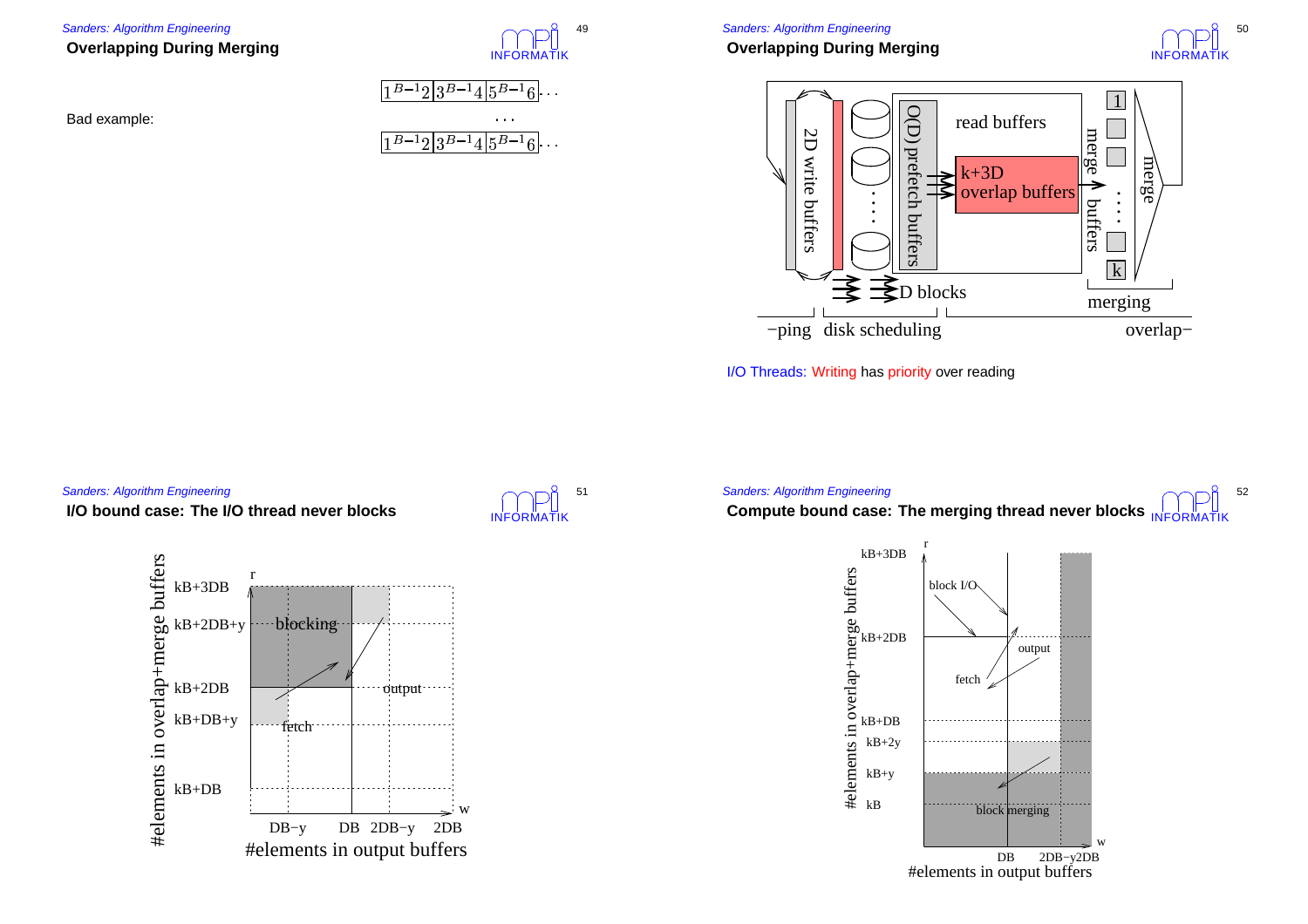

cost effective I/O-bandwidth  $\qquad \qquad \qquad$  (real  $3$ 

 $60$  MB/s for  $\approx 3000$   $\in$  )

#### Sanders: Algorithm Engineering

## **Software Interface**



Basis: C++/<mark>STL</mark>(iterator, vector, queue, deque, stack, map, set, stream, string, priority queue, sort, find,...)



#### Sanders: Algorithm Engineering INFORMATIK **Element sizes (16 GByte, 8 disks)** 0 B 50 100 150200250300 350 400 16 32 64 128 256 512 1024 time [s] element size [byte] run formation merging I/O wait in merge phase ·*E*····· I/O wait in run formation phase

parallel disks bandwidth "for free" internal work, overlapping are relevent



## **Default Measurement Parameters**

: := number of available buffer blocks<br>put Size: 16 GByte

Input Size: 16 GByte

Element Size: 128 Byte

Keys: Random 32 bit integers

Run Size: 256 MByte

Block size  $B\!\!$ : 2 MByte

Compiler: g++ 3.2 -O6

Write Buffers: 
$$
\max(t/4, 2D)
$$
  
Prefetch Buffers:  $2D + \frac{3}{10}(t - w - 2D)$ 





56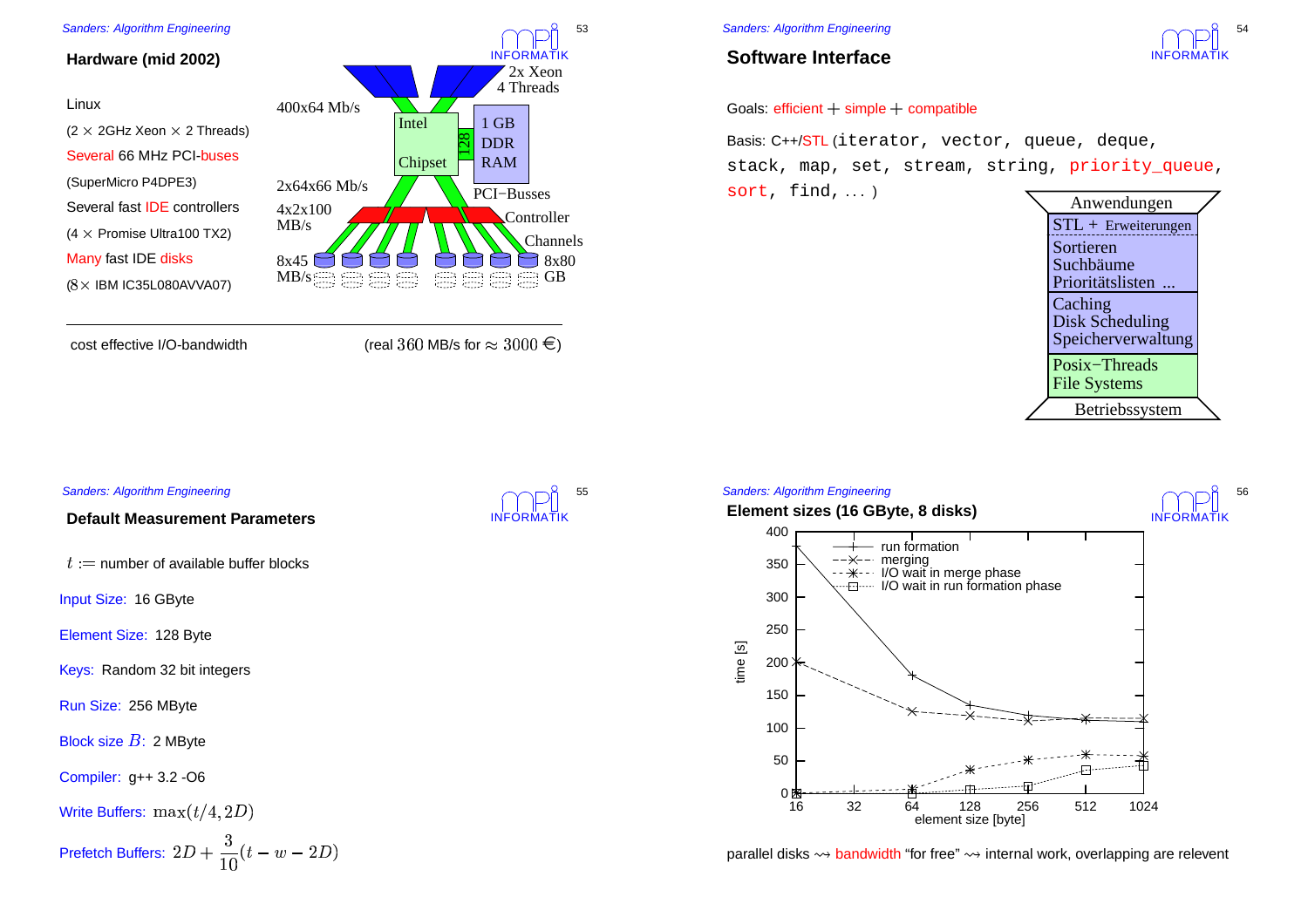# $\blacksquare$  **Earlier Academic Implementations: Single Disk** $\blacksquare$  $\blacksquare$  $\blacksquare$  $\blacksquare$  $\blacksquare$  $\blacksquare$  $\blacksquare$  $\blacksquare$  $\blacksquare$  $\blacksquare$  $\blacksquare$  $\blacksquare$  $\blacksquare$  $\blacksquare$  $\blacksquare$  $\blacksquare$  $\blacksquare$  $\blacksquare$  $\blacksquare$  $\blacksquare$  $\blacksquare$  $\blacksquare$  $\blacksquare$  $\blacksquare$

at most 2 GByte, old measurements use artificial  $M$ 





is not a technology constant

57



# **Earlier Academic Implementations: Multiple Disks**



### Sanders: Algorithm Engineering



# **Optimal Versus Naive Prefetching**

Total merge time

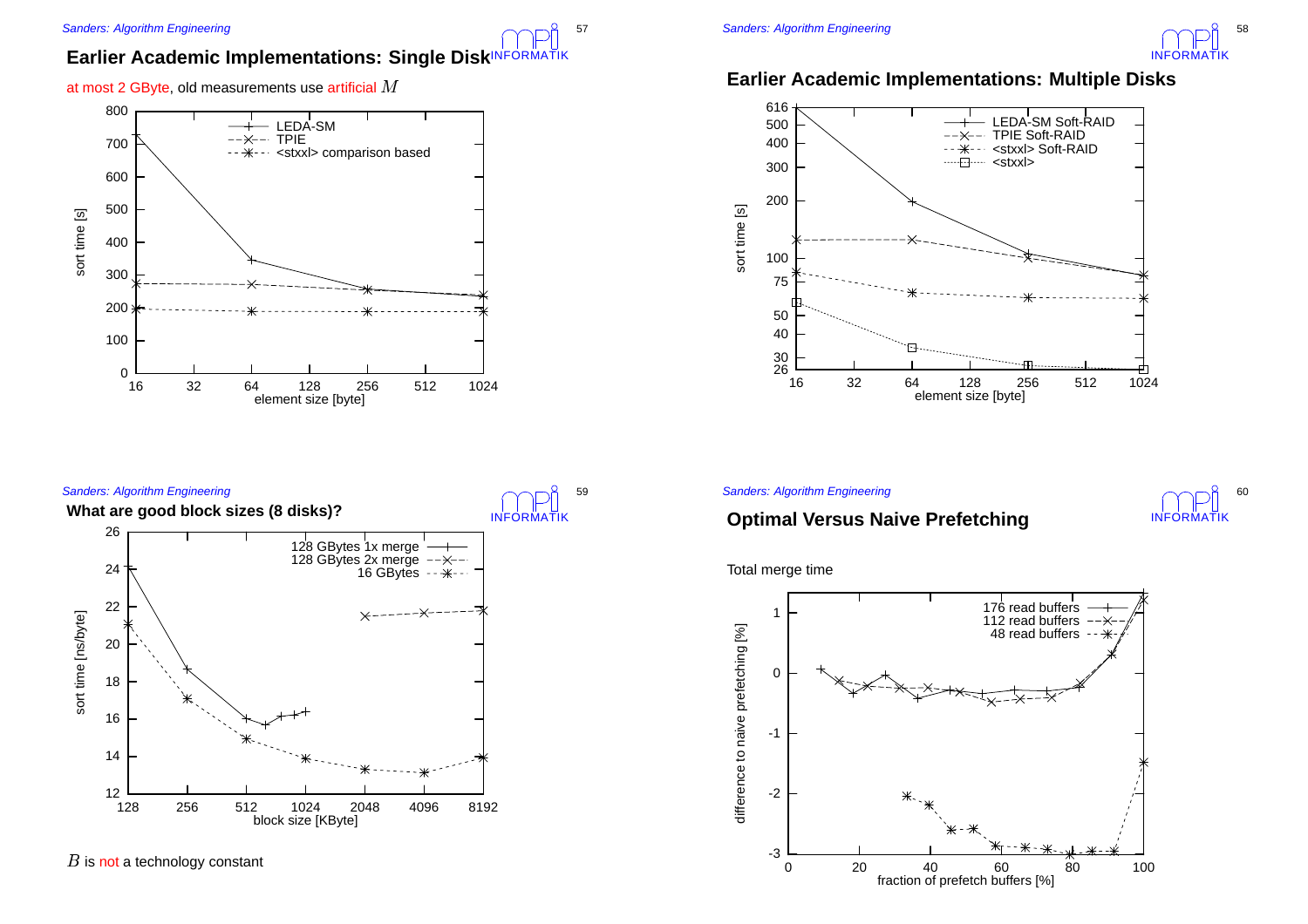# **Impact of Prefetch and Overlap Buffers**

INFORMATIK

INFORMATIK

63

61



Sanders: Algorithm Engineering

## **Scalability**





## **Tradeoff: Write Buffer Size Versus Read Buffer Size**



#### Sanders: Algorithm Engineering



## **Discussion**

- **Theory and practice harmonize**
- No expensive server hardware necessary (SCSI, ...)
- $\blacksquare$  No need to work with artificial  $M$
- No 2/4 GByte limits
- **Faster than academeic implementations**
- (Must be) as fast as commercial implementations but with performance guarantees
- Blocks are much larger than often assumed. Not <sup>a</sup> technology constant
- Parallel disks  $\rightsquigarrow$

bandwidth "for free"  $\leadsto$  don't negliect internal costs<br> $\blacksquare$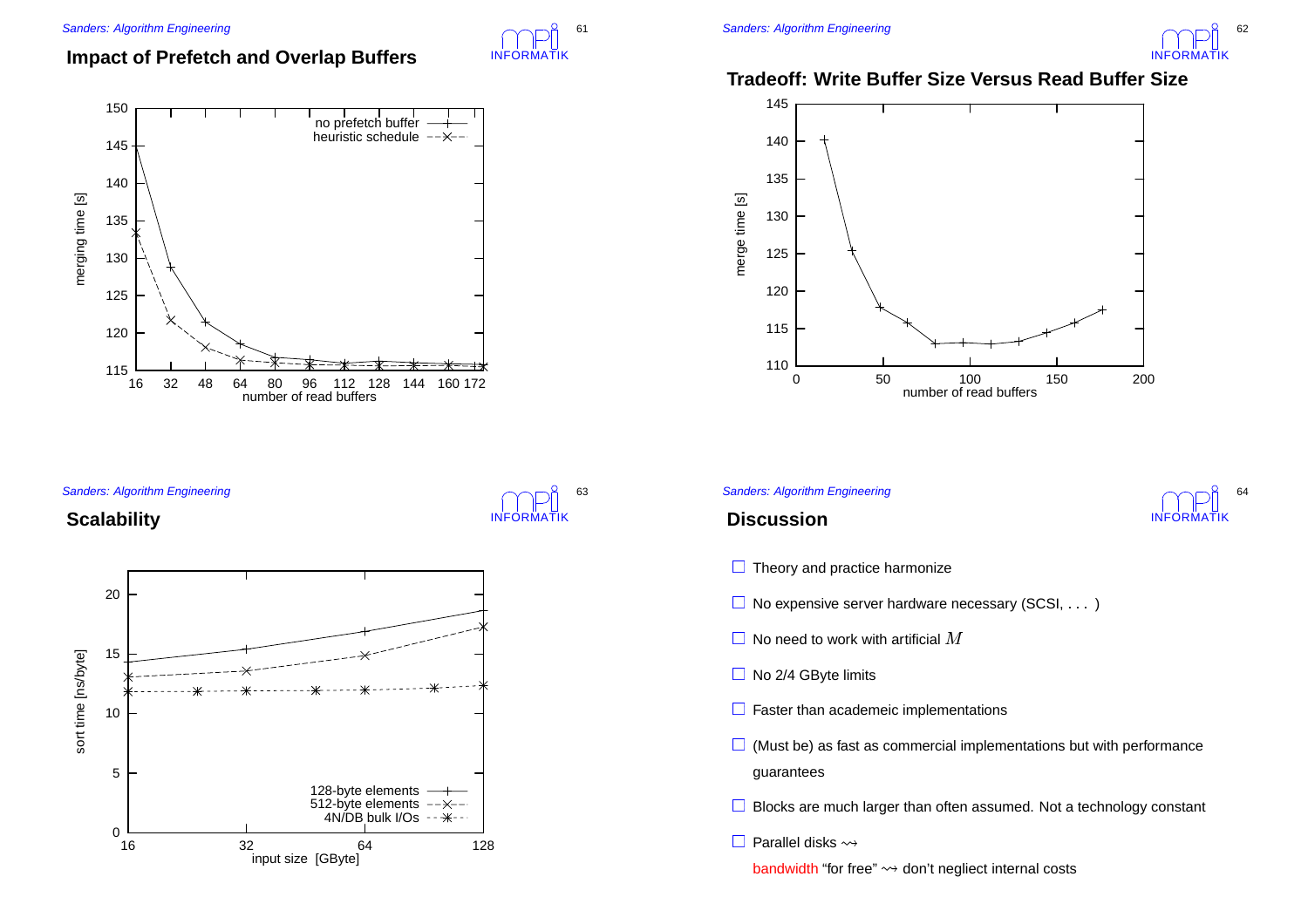# **More Parallel Disk Sorting?**

Pipelining: Input does not come from disk but from a logical input stream.

Output goes to <sup>a</sup> logical output stream

 $\rightsquigarrow$  only half the I/Os

only half the I/Os<br>often no I/Os for

INFORMATIK

65

often no I/Os for scanning<br>
sm: This is the only way to go for really many disks Parallelism: This is the only way to go for really many disks

Tuning and Special Cases: ssssort, permutations, balance work between merging and run formation? ---

Longer Runs: not done with guaranteed overlapping, fast internal sorting !

Distribution Sorting: Better for seeks etc.?

Inplace Sorting: Could also be faster

Determinism: A practical and theoretically efficient algorithm?



#### Sanders: Algorithm Engineering

# **3 Priority Queues (insert, deleteMin)**

Binary Heaps best comparison base "flat memory" algorithm

- On average constant time for insertion
- $\cdot$  On average  $\log n + \mathcal{O}(1)$  key comparisons per delete-Min using the "bottom-up" heuristics [Wegener 93].



#### Sanders: Algorithm Engineering





Insert: Initially into insertion buffer. Overflow  $\longrightarrow$ 

sort; merge with deletion buffer; write out largest elements.

Delete-Min: Take minimum of insertion and deletion buffer. Refill deletion buffer if necessary.

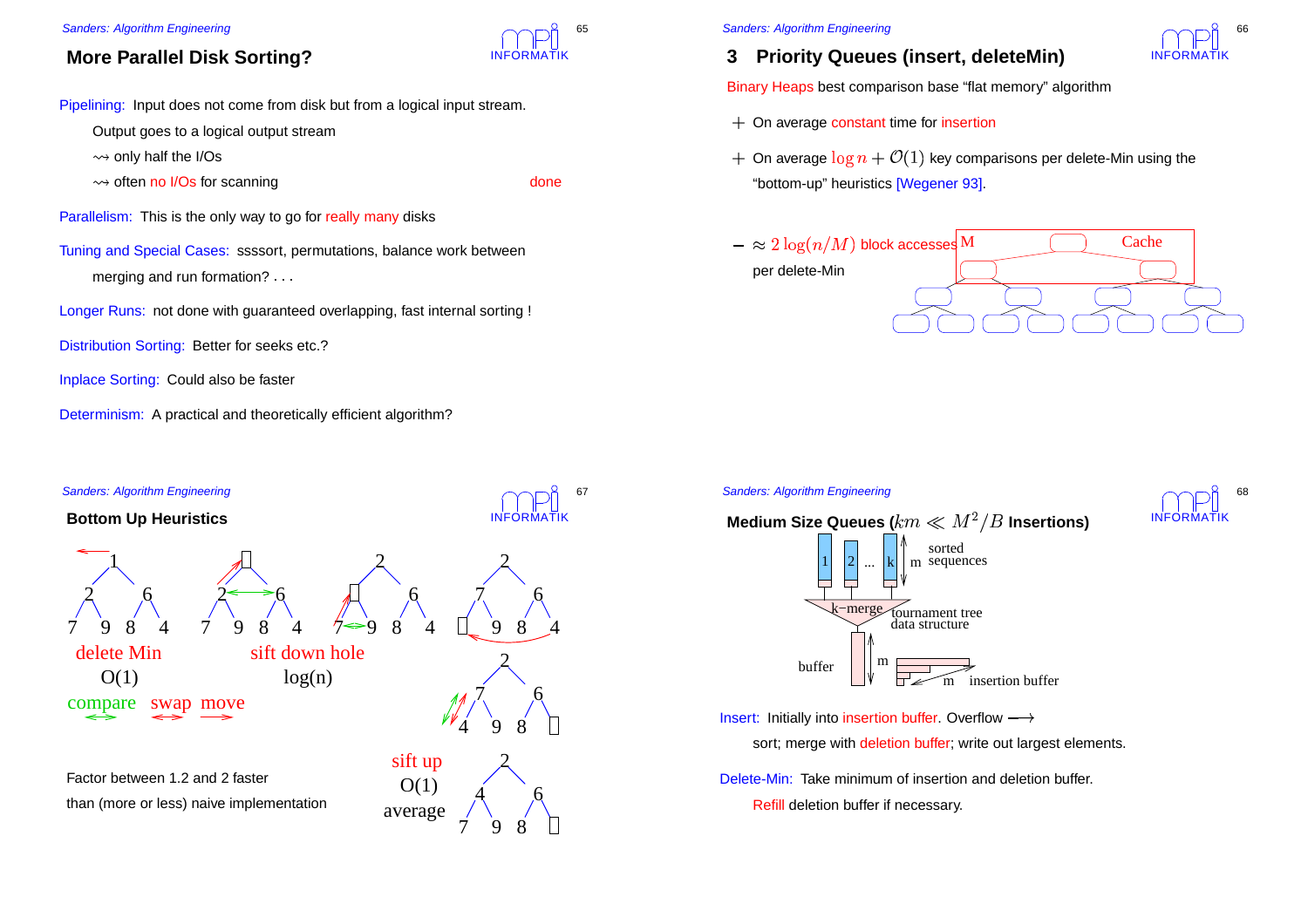

insert:  $\,$ group full  $\longrightarrow$  merge group; shift into next group.

merge invalid group buffers and move them into group 1.

Delete-Min: Refill.  $m'\ll m$ . nothing else

Sanders: Algorithm Engineering

**Example**

Merge group 1





## **Example**

69

INFORMATIK

71

Merge insertion buffer, deletion buffer, and leftmost group buffer



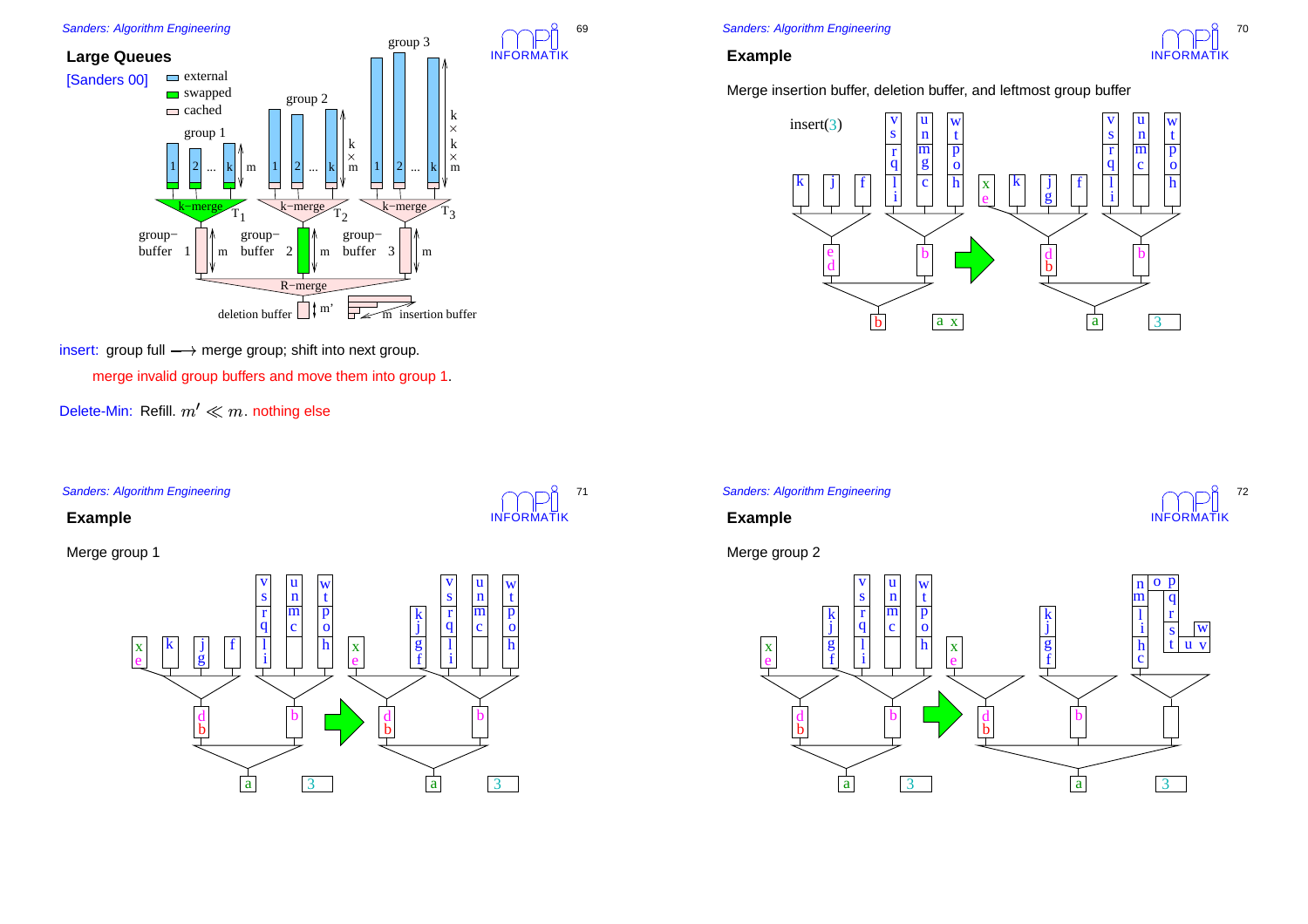## **Example**

## Merge group buffers



INFORMATIK

INFORMATIK

75

73

Sanders: Algorithm Engineering

## **Example**





#### Sanders: Algorithm Engineering

## **Example**



#### Sanders: Algorithm Engineering

## **Analysis**

- $i\;I$  insertions, buffer sizes  $m=\Theta(M)$
- $\blacksquare$  merging degree  $k = \Theta(M/B)$
- block accesses:  $\,\mathrm{sort}(I) +$ "small terms" key comparisons:  $I \log I +$  "small terms" (on average)



 Other (similar, earlier) [Arge 95, Brodal-Katajainen 98, Brengel et al. 99, Fadel et al. 97] data structures spend a factor  $\geq 3$  more I/Os to replace queue size.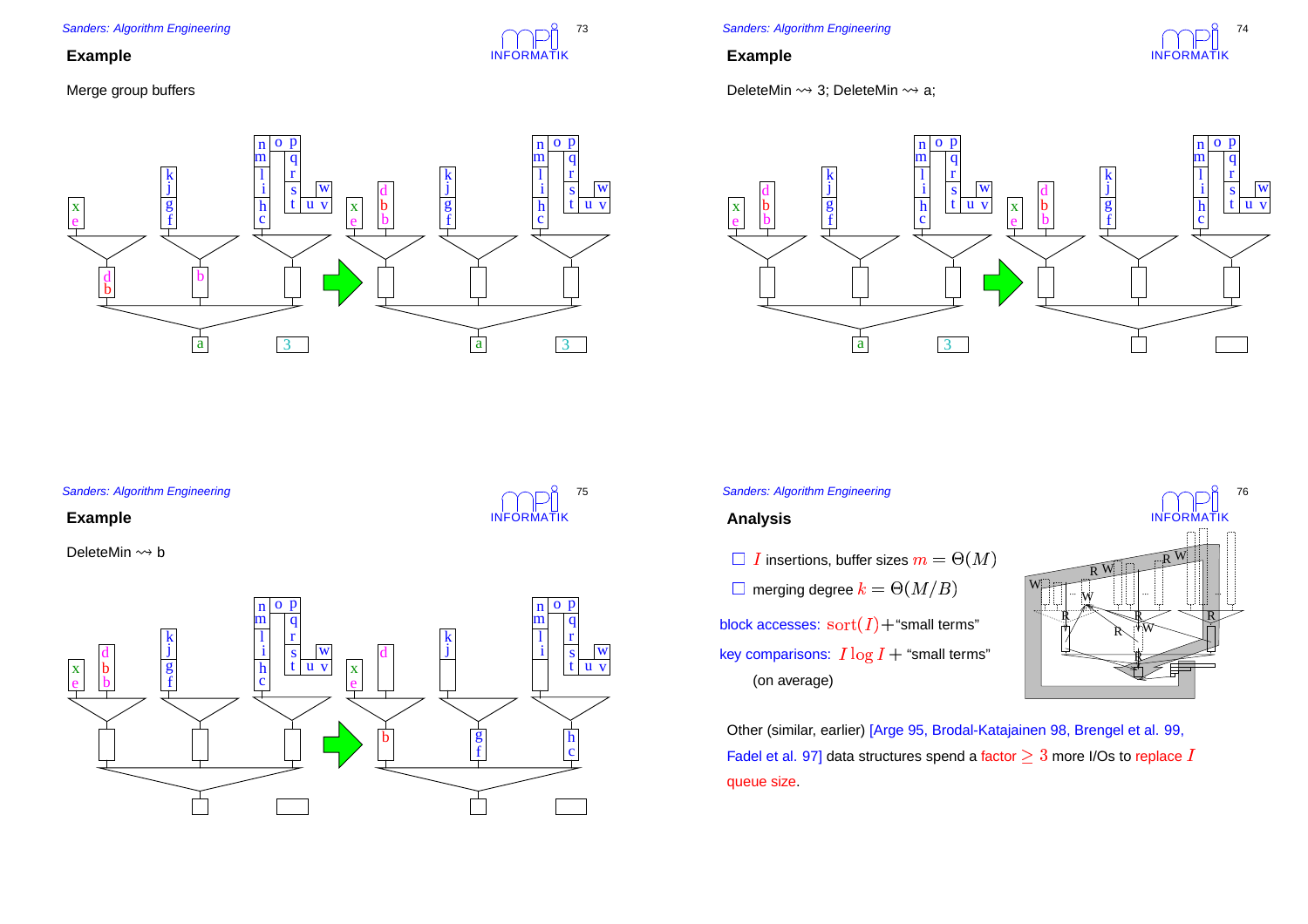## **Implementation Details**

- Fast routines for 2-4 way merging keeping smallest elements in registers
- Use sentinels to avoid special case treatments (empty sequences,  $\ldots$ )
- Currently heap sort for sorting the insertion buffer
- $1/k \neq M/B$ : multiple levels, limited associativity, TLB

Sanders: Algorithm Engineering

### **Experiments**

Keys: random 32 bit integers

Associated information: 32 dummy bits

Deletion buffer size: 32 Near optimal

Group buffer size: 256 : performance on

Merging degree  $k$ : 128 all machines tried!

INFORMATIK

80

Compiler flags: Highly optimizing, nothing advanced

### Operation Sequence:

Insert-DeleteMin-Insert $)^N$ (DeleteMin-Insert-DeleteMin $)^N$ 

Near optimal performance on all machines tried!

#### Sanders: Algorithm Engineering

# INFORMATIK 79

INFORMATIK

77

## **MIPS R10000, 180 MHz**





N





(T(deleteMin) + T(insert))/log N [ns]

 $(T(deteMin) + T(insert) / log N$  [ns]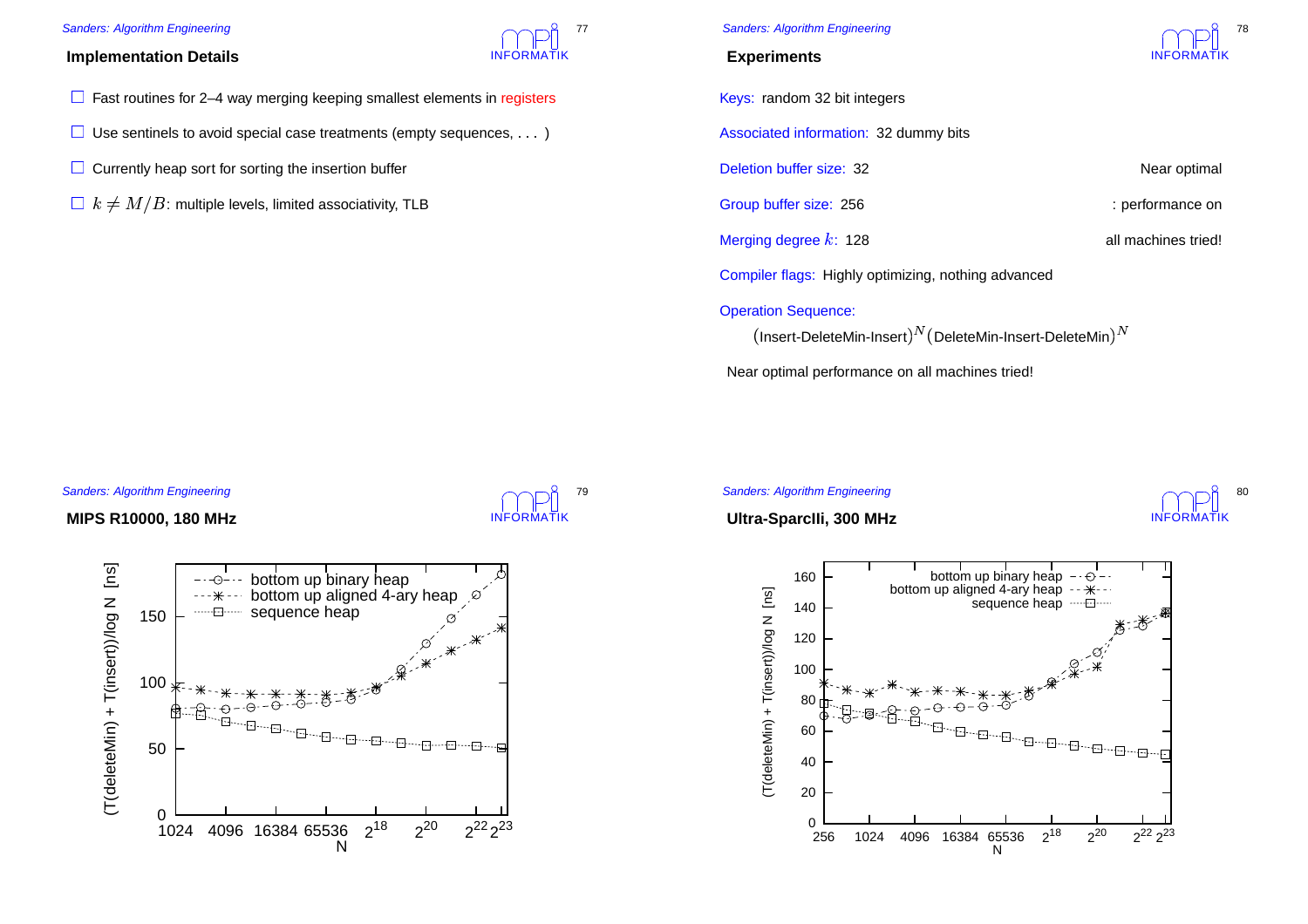

## **Alpha-21164, 533 MHz**



### Sanders: Algorithm Engineering

INFORMATIK 83

- --  $\mathbf{1}$   $\mathbf{1}$   $\mathbf{1}$   $\mathbf{M}$   $\mathbf{M}$   $\mathbf{M}$   $\mathbf{M}$   $\mathbf{M}$   $\mathbf{M}$   $\mathbf{M}$   $\mathbf{M}$   $\mathbf{M}$   $\mathbf{M}$   $\mathbf{M}$   $\mathbf{M}$   $\mathbf{M}$   $\mathbf{M}$   $\mathbf{M}$   $\mathbf{M}$   $\mathbf{M}$   $\mathbf{M}$   $\mathbf{M}$   $\mathbf{M}$   $\mathbf{M}$   $\mathbf{$ 



## **Pentium II, 300 MHz**





### Sanders: Algorithm Engineering



## **Methodological Lessons**

If you want to compare small constant factors in execution time:

- **Reproducability demands publication of source codes** (4-ary heaps, old study in Pascal)
- **Highly tuned codes in particular for the competitors**

(binary heaps have factor 2 between good and naive implementation). How do you compare two mediocre implementations?

- Careful choice/description of inputs
- Use multiple different hardware platforms
- Augment with theory (e.g., comparisons, data dependencies, cache faults, locality effects  $\ldots\,$  )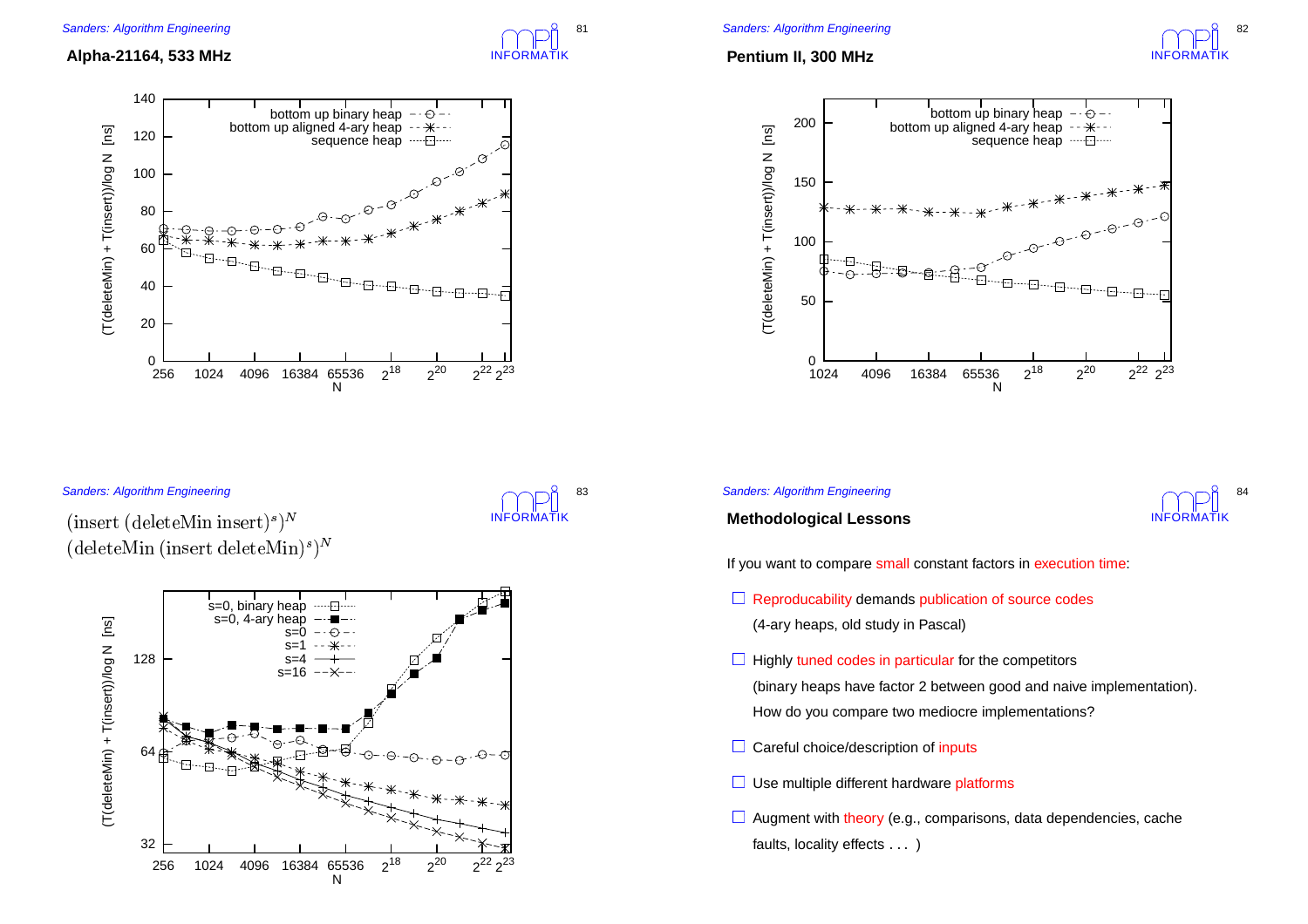## **Open Problems**

- Integrate into STL
- Dependence on size rather than number of insertions
- Parallel disks
- Space efficient implementation
- Multi-level cache aware or cache-oblivious variants

**Comparison with Comparison Based Search Trees**



- **4 van Emde-Boas Search Trees**
- $\;$  Store set  $M$  of  $K=2^k$ -bit integers.<br>tiion<br>pre directly later: associated information
- $\mid K=1$  or  $\vert M\vert=1$ : store directly

 $\Box K' = K/2$ 

- $:= K/2$ <br> $:= \begin{cases} x \end{cases}$  $M_i = \left\{ x \bmod 2^{K'} : x \textbf{ div } 2^{K'} = i \right\}$ <br>root points to nonempty  $M_i$ -s
- $\overline{a}$  $\blacksquare$  root points to nonempty  $M_i$ -s

 $\mathsf{t}$  top  $t = \{i : M_i \neq$ 

 $\begin{split} &\lambda \text{ top } t = \{i: M_i \neq \emptyset\} \ &\lambda \text{ insert, delete, search in } \mathcal{O}(\log K) \text{ time}. \end{split}$ 



**INFORMATIK** 

86

88



#### Sanders: Algorithm Engineering



INFORMATIK

85



![](_page_21_Picture_21.jpeg)

![](_page_21_Figure_22.jpeg)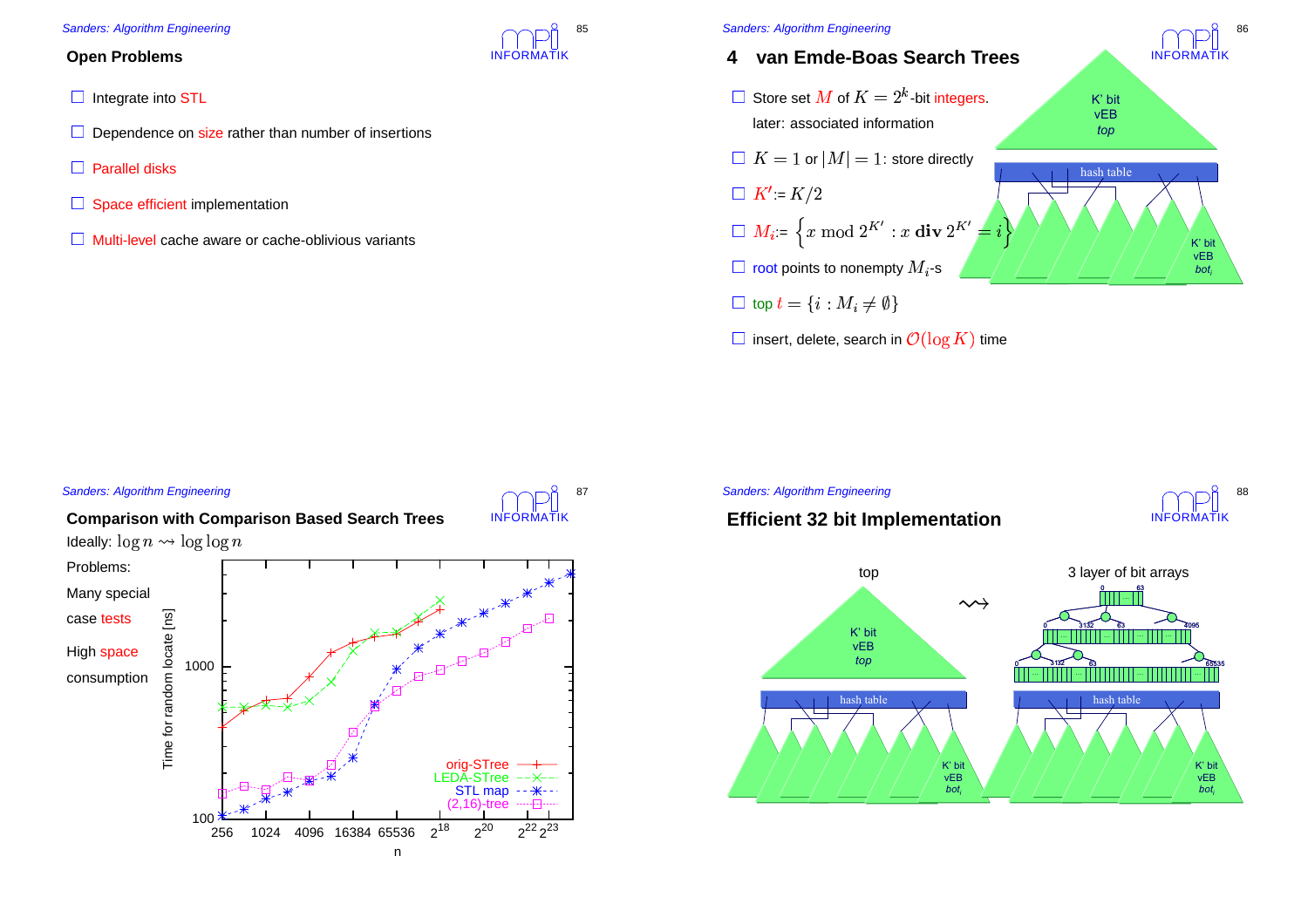# **Efficient 32 bit Implementation**

### Break recursion after 3 layers

#### 63 63 3132 04095 3132 … … … … … … … … … … … … … … … … … … … … … … … … … 31 3263 $0\qquad \qquad 31$ 6365535 … … … … … … Lev el 1 – root Bis 3 1-16 hash table<br> **and the second of the second contract of the second contract of the second contract of the second contract of the second contract of the second contract of the second contract of the second contract of the s** hashh table Leve b2 ts 1 5-8  $\rightsquigarrow$ Leve b 2 K' bit…… ا ا ا ا vEB *boti* $\sum_{n=1}^{\infty}$  ts 1 5-8 hash table ……………… hashh table ……………… hashh table

# **Efficient 32 bit Implementation**

![](_page_22_Picture_6.jpeg)

![](_page_22_Figure_7.jpeg)

Sanders: Algorithm Engineering

# **Efficient 32 bit Implementation**

![](_page_22_Picture_10.jpeg)

Lev el 3 ts 7-0

INFORMATIK

8<sub>9</sub>

Sorted doubly linked lists for associated information and range queries

![](_page_22_Figure_12.jpeg)

![](_page_22_Figure_13.jpeg)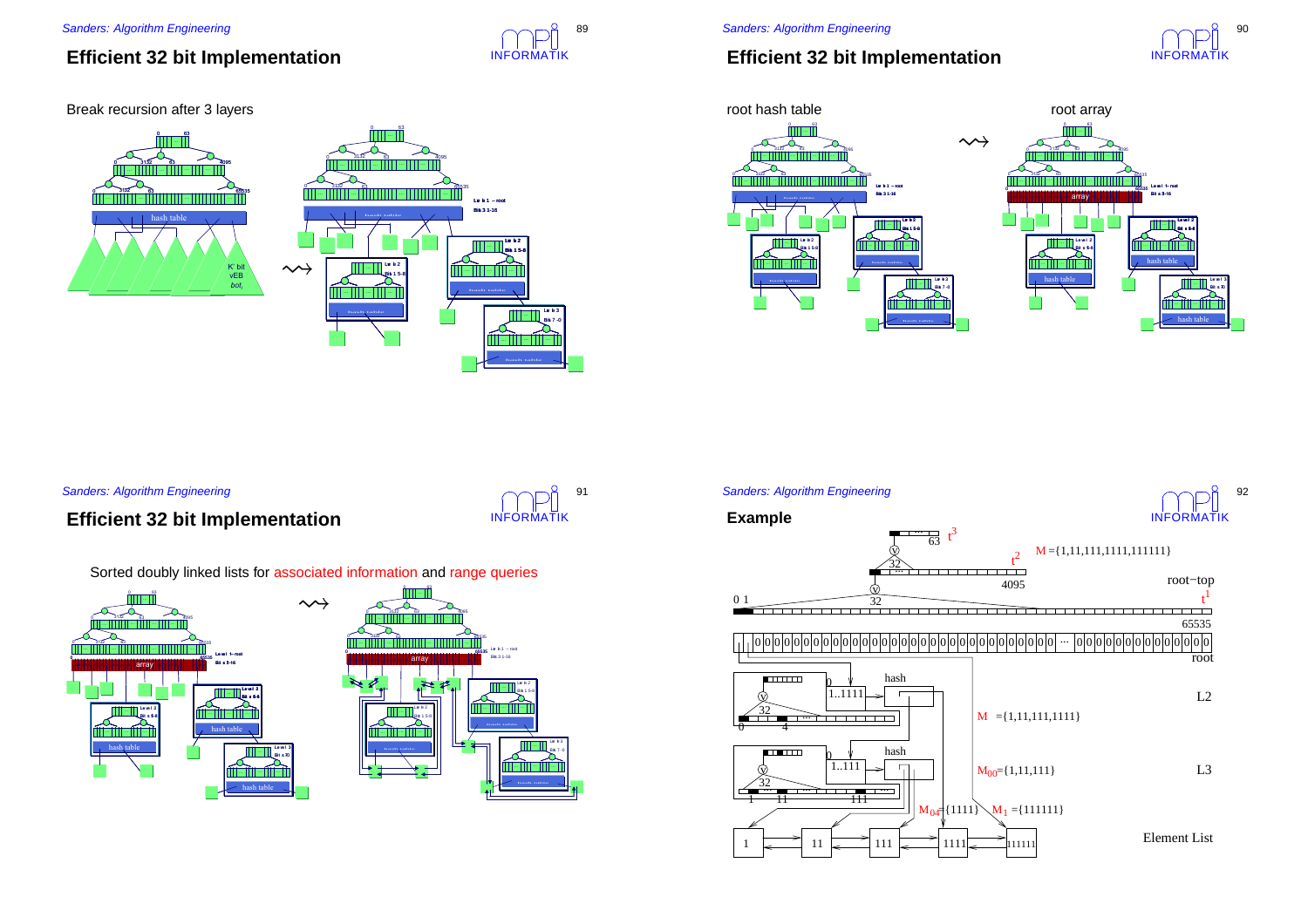![](_page_23_Picture_1.jpeg)

## **Locate High Level**

| (* return handle of $\min x \in M : y \leq x$ *)                                                  |              |
|---------------------------------------------------------------------------------------------------|--------------|
| <b>Function <math>\text{locate}(y : \mathbb{N})</math>:</b> ElementHandle                         |              |
| if $y > \max M$ then return $\infty$                                                              |              |
| $i = y[1631]$                                                                                     | -- Level 1   |
| if $r[i] =$ nil or $y > \max M_i$ then return $\min M_{t^1, \text{located}(i)}$                   |              |
| if $M_i = \{x\}$ then return x                                                                    |              |
| $j = y[815]$                                                                                      | $--$ Level 2 |
| if $r_i[j] =$ nil $\texttt{or}~ y > \max M_{ij}$ then return $\min M_{i,t_i^1,\text{located}(j)}$ |              |
| if $M_{ij} = \{x\}$ then return x                                                                 |              |
| return $r_{ij}[t_{ij}^1]$ locate $(y[07])]$                                                       | $--$ Level 3 |
|                                                                                                   |              |
|                                                                                                   |              |
|                                                                                                   |              |

#### Sanders: Algorithm Engineering

## **Locate in Bit Arrays**

![](_page_23_Picture_6.jpeg)

**(\*** find the smallest  $j\geq i$  such that  $t^k[j]=1$  \***) Method** locate $(i)$  for a bit array  $t^k$  consisting of  $n$  bit words consisting of  $n$ <br> $a = 64$  for  $t^3$ ;  $n$ <br>ght of  $i$  is nonze (\*  $n = 32$  for  $t^1, t^2, t^1_i, t^1_{ij}; n = 64$  for  $t^3; n = 8$  for  $t^2_i, t^2_{ij}$  \*)<br> **assert** some bit in  $t^k$  to the right of  $i$  is nonzero<br>  $\vec{y} = i \textbf{div } n$  –– wh  $t_{ij}$ ;  $n$ <br>the rig  $\mathop{\mathsf{assert}}\nolimits$  some bit in  $t^k$  to the right of is nonzero set <sup>2</sup>-- -- to zero **– –** --  $:= i \mathbf{div} n$  $a = t^k[nj..nj + n - 1]$ **– –** which word?  $a = t^k[nj..nj + n - 1]$ **if**  $a=0$  then  $:= t^{k+1} \text{ locate}(i)$ .<br>ລ<br>ກ  $\mathsf{return}~ni + \mathsf{msbPos}(a)$  **– –** e.g. floating point conversion

![](_page_23_Figure_8.jpeg)

![](_page_23_Figure_9.jpeg)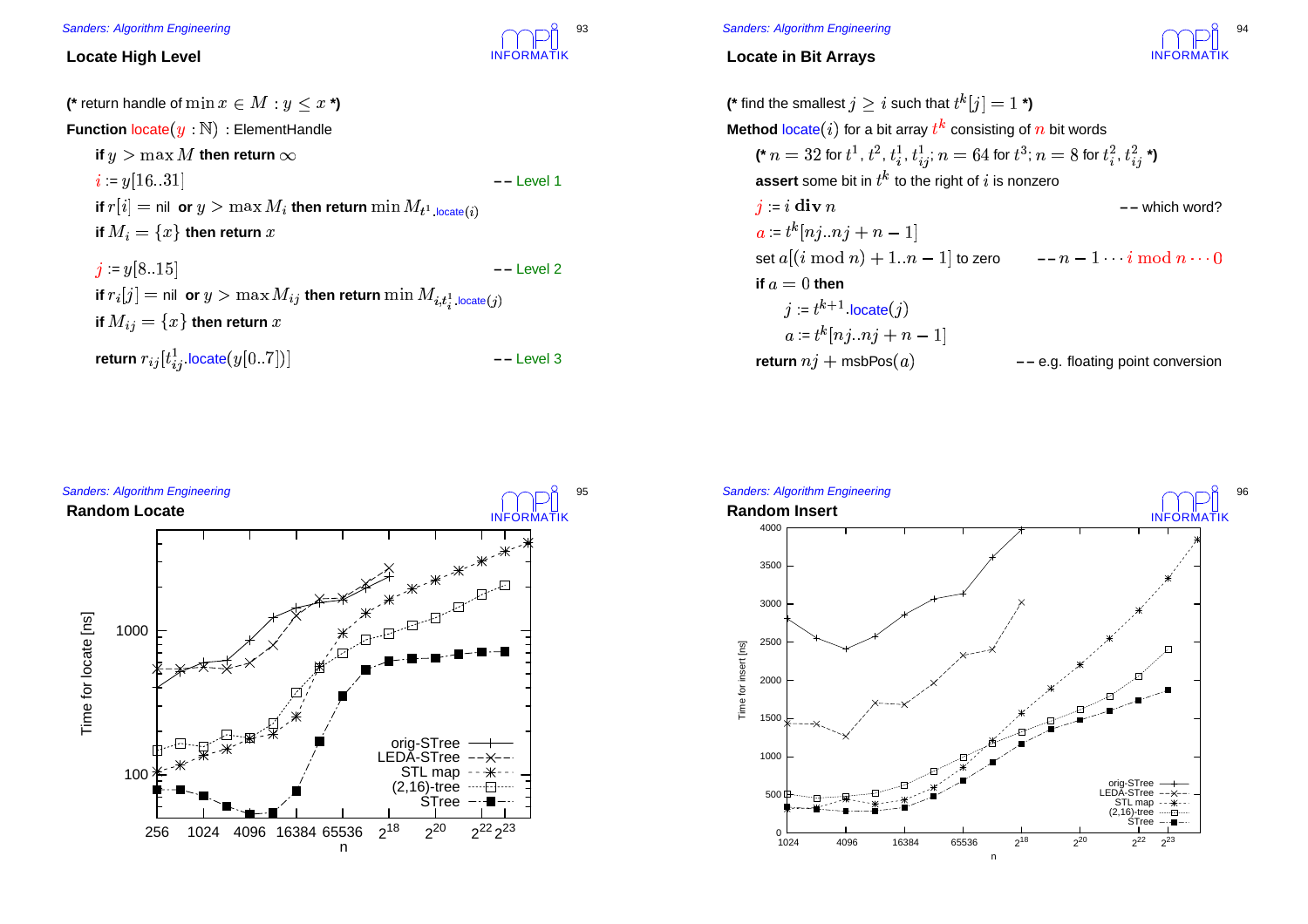![](_page_24_Figure_0.jpeg)

## **Open Problems**

![](_page_24_Picture_3.jpeg)

**Qs** 

- **Measurement for "worst case" inputs**
- **Measure Performance for realistic inputs** 
	- **–** IP lookup etc.
	- **–** Best first heuristics like, e.g., bin packing
- More space efficient implementation
- (A few) more bits

### Sanders: Algorithm Engineering

**5Space Efficient Hashing**

## **with Worst Case Constant Access Time**

Represent a set of  $n$  elements (with associated information) using space  $1+\epsilon)n$ .

INFORMATIK

99

Support operations insert, delete, lookup, (doall) efficiently.

Assume a truly random hash function  $h$ 

![](_page_24_Figure_16.jpeg)

![](_page_24_Figure_17.jpeg)

Approaching the Information Theoretic Lower Bound:

[Brodnik Munro 99,Raman Rao 02] Space  $(1+o(1))$  × lower bound without associated information [Pagh 01] static case.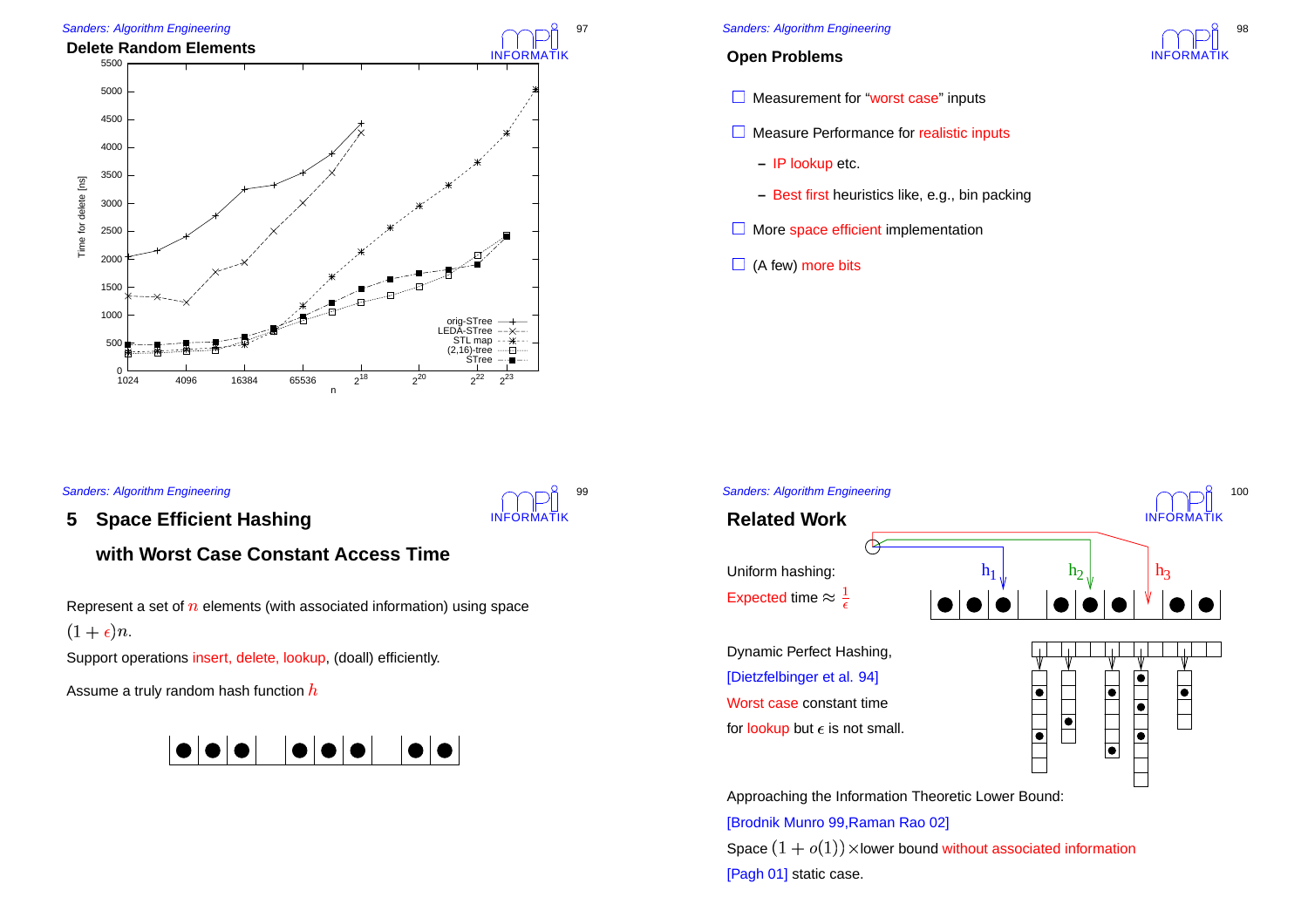# **Cuckoo Hashing**

[Pagh Rodler 01] Table of size  $2 + \epsilon$ . Two choices for each element. Insert moves elements; rebuild if necessary.

Very fast lookup and insert. Expected constant insertion time.

Sanders: Algorithm Engineering

![](_page_25_Picture_4.jpeg)

INFORMATIK

INFORMATIK

103

101

![](_page_25_Figure_5.jpeg)

**Tradeoff: Space Lookup/Deletion Time**

-

, (experiments)  $\longrightarrow \mathcal{O}(1/\epsilon)$ ?

Lookup and Delete:  $d = \mathcal{O}\left(\log\frac{1}{\epsilon}\right)$  probes

Lookup and Delete:  $d = \mathcal{O}\left(\log \frac{1}{\epsilon}\right)$  probes<br>Insert:  $\left(\frac{1}{\epsilon}\right)^{\mathcal{O}(\log(1/\epsilon))}$ , (experiments) —  $\rightarrow$ 

## Sanders: Algorithm Engineering

# **-ary Cuckoo Hashing**

choices for each element.

Worst case  $d$  probes for delete and lookup.

Task: maintain perfect matching in the bipartite graph  $L =$  Elements,  $R =$  Cells,  $E =$  Choic<sup>es</sup>)<br>e.g., insert by BFS of random walk. e.g., insert by BFS of random walk.

![](_page_25_Figure_11.jpeg)

,

## Sanders: Algorithm Engineering

![](_page_25_Figure_13.jpeg)

![](_page_25_Picture_14.jpeg)

![](_page_25_Figure_15.jpeg)

![](_page_25_Picture_16.jpeg)

102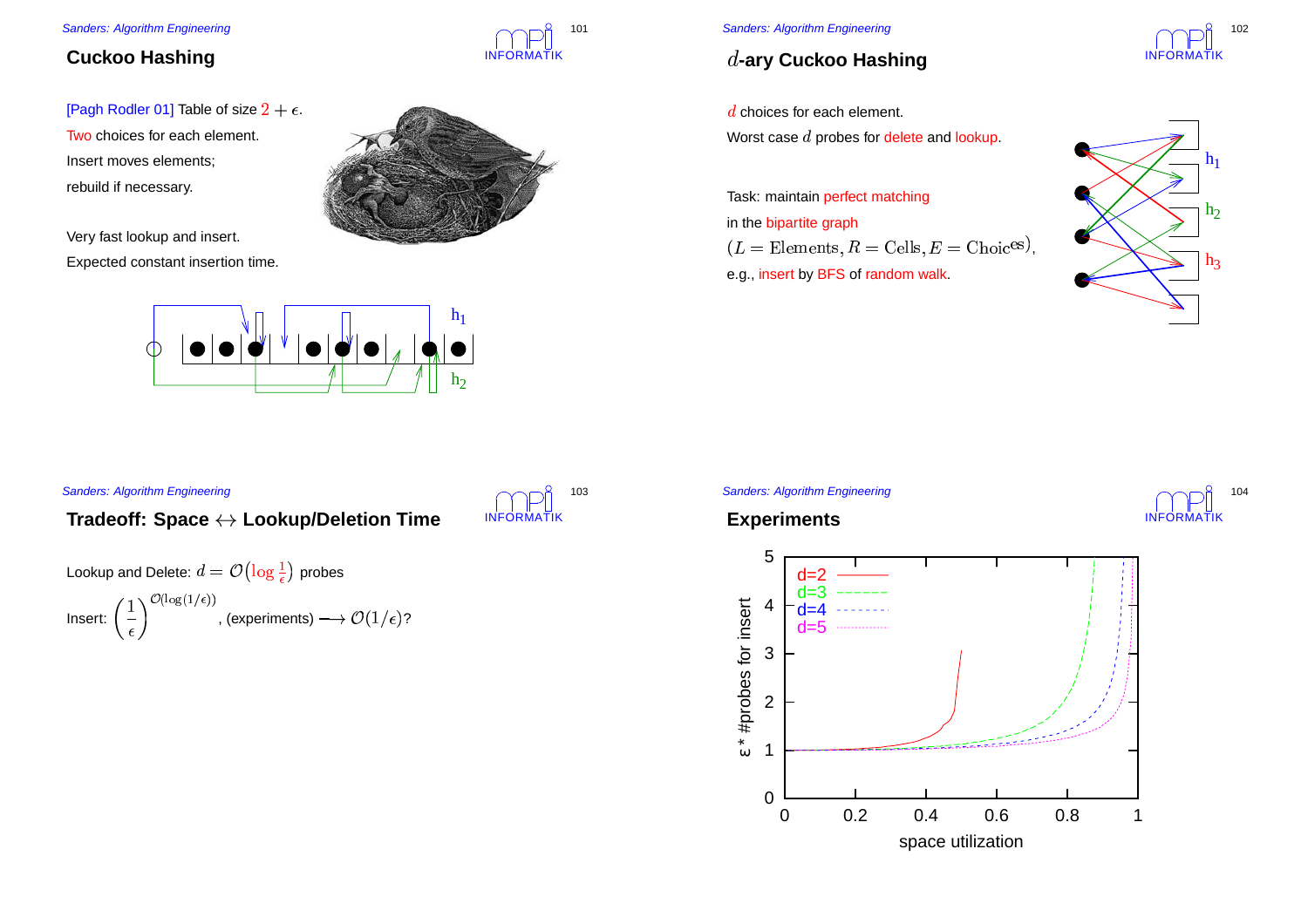# **Open Questions and Further Results**

- **Tight analysis of insertion**
- $\vdash$  Two choices with  $d$  slots each [Dietzfelbinger et al.]
	- $\rightsquigarrow$  cache efficiency cache efficiency<br>mplementation?
- Good Implementation?
- Automatic rehash
- **Always correct**

![](_page_26_Picture_8.jpeg)

Sanders: Algorithm Engineering

#### **6Minimum Spanning Trees**

![](_page_26_Picture_11.jpeg)

undirected Graph  $G=\mathfrak{(}V$  $\begin{array}{l} \n\mathbf{Z},E). \ \mathbf{Z} & = \ \mathbf{X} \times \mathbf{Y} & = \ \mathbf{X} \times \mathbf{Y} & = \ \mathbf{X} \times \mathbf{Y} & = \mathbf{X} \end{array}$ nodes  $V$ ,  $n=|V|$ , e.g.,  $V=\{1,\ldots,n\}$ edges  $e \in E$ ,  $m = |E|$ , two-element subsets of V. edge weight  $c(e)$ ,  $c(e) \in \mathbb{R}_+.$ is connected, i.e.,  $\exists$  path between any two nodes.

![](_page_26_Picture_13.jpeg)

Find a tree  $(V, T)$  with minimum weight  $\sum_{e \in T} c(e)$  that connects all nodes.<br>

#### Sanders: Algorithm Engineering

#### **MST: Overview**

- Basics: Edge property and cycle property
- Jarník-Prim Algorithm
- **Kruskals Algorithm**
- Some tricks and comparison
- Advanced algorithms using the cycle property
- External MST

Applications: Clustering; subroutine in combinatorial optimization, e.g., Held-Karp lower bound for TSP. Challenging real world instances??? Anyway: almost ideal "fruit fly" problem

![](_page_26_Picture_24.jpeg)

#### Sanders: Algorithm Engineering

# INFORMATIK108

**Selecting and Discarding MST Edges**

**The Cut Property**

![](_page_26_Figure_29.jpeg)

### **The Cycle Property**

The heaviest edge on a cycleis not needed for an MST  $\begin{pmatrix} 4 \end{pmatrix}$ 

![](_page_26_Picture_32.jpeg)

![](_page_26_Picture_33.jpeg)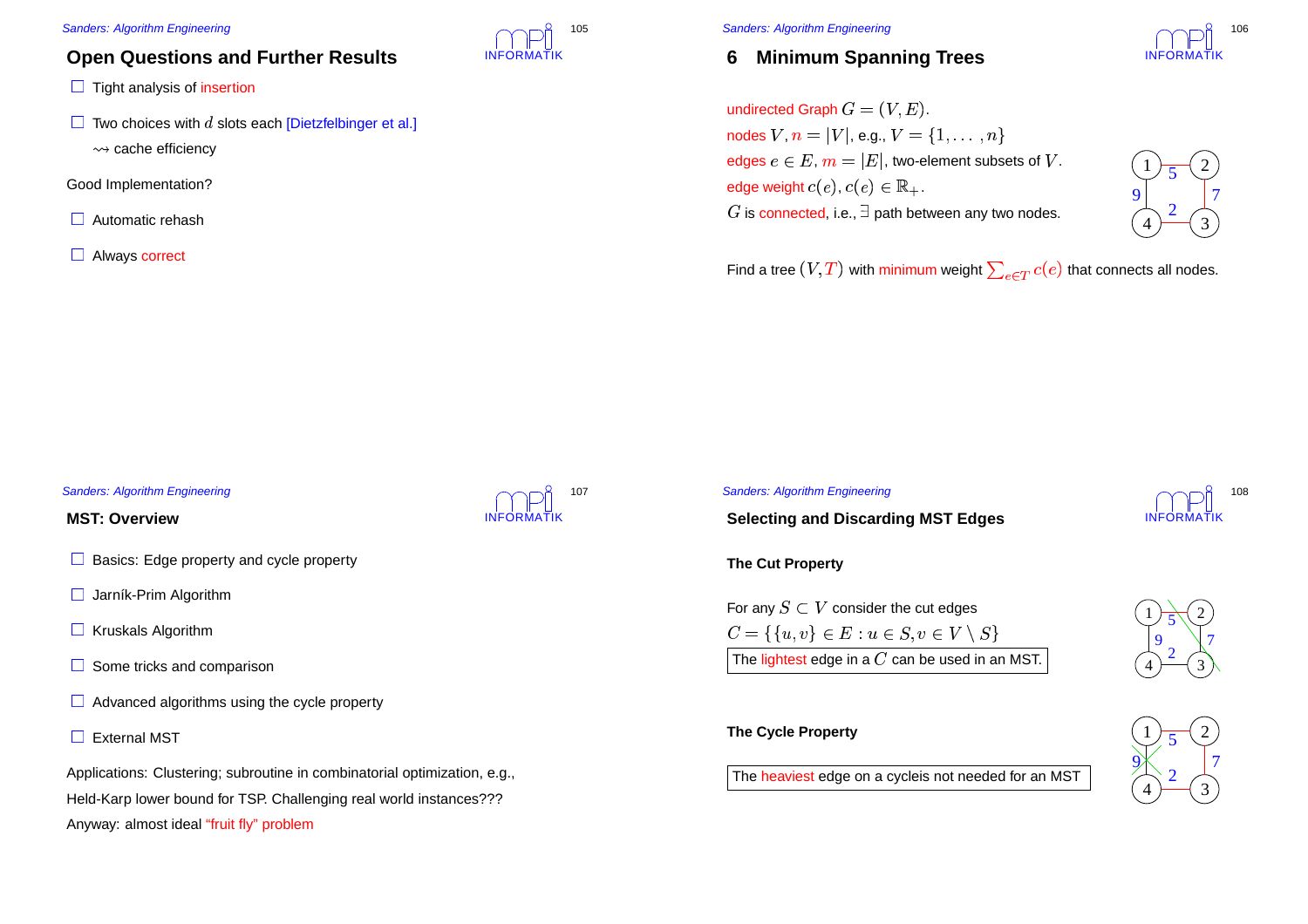## **The Jarník-Prim Algorithm [Jarník 1930, Prim 1957]**

Idea: grow <sup>a</sup> tree

```
\mathcal{L} = \emptyset
```
 $S = \{s\}$  for arbitrary start node

 $\mathop{\mathsf{repeat}} n-1$  times

find  $(u, v)$  fulfilling the cut property for  $S = S \cup \{v\}$  $:= T \cup \{(u, v)\}\$ 

![](_page_27_Picture_7.jpeg)

INFORMATIK

111

INFORMATIK

109

**Implementation Using Priority Queues**

![](_page_27_Picture_10.jpeg)

**Function** jpMST(V, E, w) : Set **of** Edge  $\textsf{dist}=[\infty,\ldots,\infty]$  : Array  $[1..n]$  – - dist $[v]$  is distance of  $v$  from the tree  $\begin{aligned} &\mathsf{list}{=}[\infty,\dots,\infty] \,:\mathsf{Array}\left[1..n\right] \text{---} \, \mathsf{dist}[v] \text{ is } \ &\mathsf{red}:\mathsf{Array}\text{ of } \mathsf{Edge} \qquad \text{---} \, \mathsf{pred}[v] \text{ is short} \ &\quad:\mathsf{PriorityQueue}\text{ of } \mathsf{Node} \text{ with } \mathsf{dist}[\cdot] \text{ as priority} \end{aligned}$ **pred : Array of Edge**  $-$  $-$  **pred [v] is shortest edge between**  $S$  **and**  $v$ dist $[s] \coloneqq 0;$  q.insert $(s)$  for any  $s \in \mathbb{R}$ for  $i\coloneqq 1$  to  $n-1$  do do  $u := q$ .deleteMin()  $-$  **–** new node for **if**  $v \in q$  **then** <code>q.decreaseKey $(v)$  else <code>q.insert $(v)$ </code></code> dist $\lceil u \rceil := 0$ foreach  $(u,v) \in E$  do **if**  $c((u,v)) < \mathsf{dist}[v]$  **then** dist $[v] \coloneqq c((u,v));$   $\text{\rm pred}[v] \coloneqq (u,v)$  $\mathsf{return}~\{\mathsf{pred}[v] : v \in V \setminus \{s\}\}$ 423 199 | 7 25

#### Sanders: Algorithm Engineering

**Graph Representation for Jarník-Prim**

We need node  $\rightarrow$  incident edges

![](_page_27_Figure_15.jpeg)

- fast (cache efficient)
- more compact than linked lists
- difficult to change
- Edges are stored twice

![](_page_27_Picture_20.jpeg)

## **Analysis**

- $t\vert \ \mathcal{O}(m+n)$  time outside priority queue
- $\mid n$  deleteMin (time  $\mathcal{O}(n\log{}n)$ )
- $\Box$   $\mathcal{O}(m)$  decreaseKey (time  $\mathcal{O}(1)$  amortized)
- $\omega\mathcal{O}(m+n\log n)$  using Fibonacci Heaps

practical implementation using simpler pairing heaps. But analysis is still partly <mark>open</mark>!

![](_page_27_Picture_27.jpeg)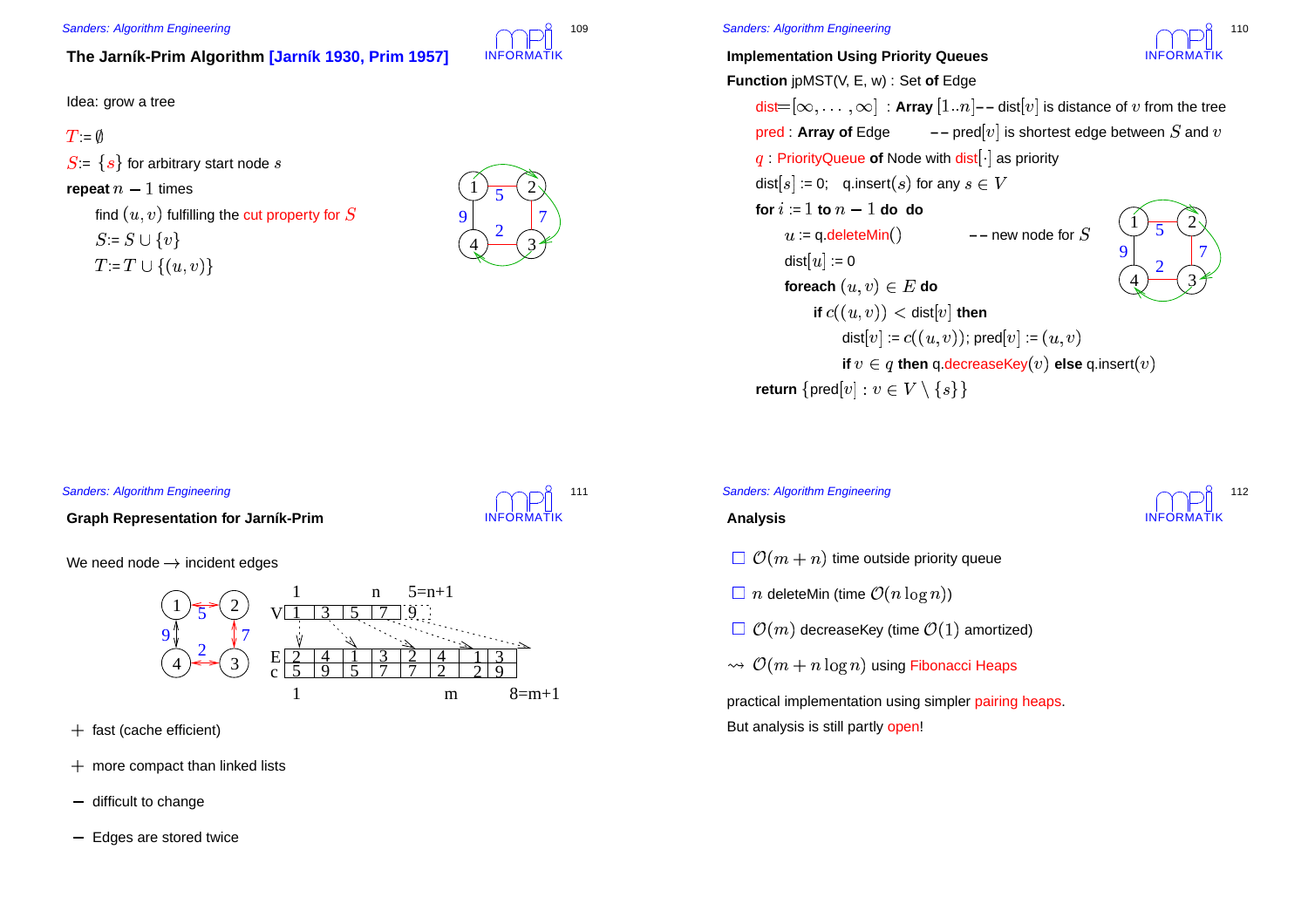## **Kruskal's Algorithm [1956]**

## $:=$

**– –** subforest of the MST

 $\mathop{\mathsf{forecast}}\nolimits(u,v) \in E$  in ascending order of weight  $\mathop{\mathsf{do}}$ 

**if**  $u$  and  $v$  are in different subtrees of  $T$  **then** 

 $:= T \cup \{(u, v)\}\$ 

return  $T$ 

INFORMATIK

113

**–** Join two subtrees

## Sanders: Algorithm Engineering

**The Union-Find Data Structure**

INFORMATIK114

![](_page_28_Figure_18.jpeg)

### Sanders: Algorithm Engineering

## **Kruskal Using Union Find**

 $^{\prime}$  : UnionFind $(n)$ sort  $E$  in ascending order of weight kruskal $\left( E\right)$ 

**Procedure** kruskal foreach  $(u,v) \in E$  do  $u' = T$ . find  $(u)$  $:= T \nonumber \ \begin{aligned} u' \neq \end{aligned}$  $\mathcal{C} = T$  find $(v)$  $:= T$ <br> $u' \neq$ if  $u' \neq v'$ then<br>it  $(u,\ \zeta(u',\cdot))$ output  $(u,v)$  $\textsf{link}(u',v')$ 

![](_page_28_Picture_23.jpeg)

#### Sanders: Algorithm Engineering

**Graph Representation for Kruskal**

Just an edge sequence (array) !

- very fast (cache efficient)
- + Edges are stored only once
- more compact than adjacency array

![](_page_28_Picture_30.jpeg)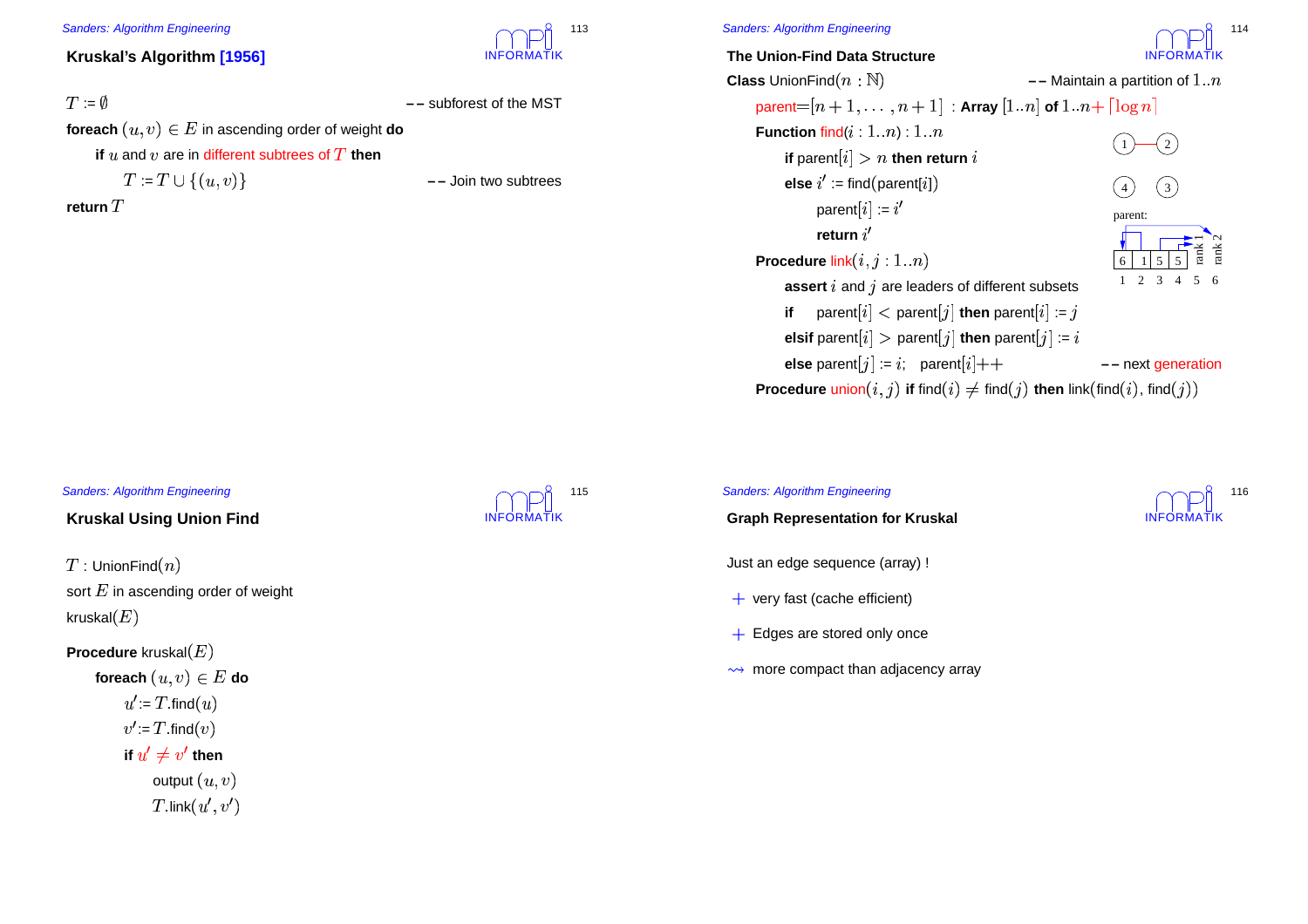#### **Analysis**

 $\psi(\mathsf{sort}(m) + m\alpha(m,n)) = \mathcal{O}(m\log m)$  where  $\alpha$  is the inverse Ackermann function

#### Sanders: Algorithm Engineering

### **Kruskal versus Jarník-Prim I**

- **Kruskal wins for very sparse graphs**
- **Prim seems to win for denser graphs**
- Switching point is unclear

Sanders: Algorithm Engineering

- **–** How is the input represented?
- **–** How many decreaseKeys are performed by JP? (average case:  $n\log\frac{m}{n}$
- $\frac{m}{n}$  [Noshita 85])<br>are quite old [?] **–** Experimental studies are quite old [**?**], use slow graph representation for both algs, and artificical inputs

#### Sanders: Algorithm Engineering

**else**

**Better Version For Dense Graphs ?**

| Before Version For Dense Graphs                                  | INFORMAIN                                             |                                 |                     |
|------------------------------------------------------------------|-------------------------------------------------------|---------------------------------|---------------------|
| Proceedure quickKruskal(E): Sequence of Edge)                    | — for some constant $\beta$                           |                                 |                     |
| else                                                             | pick a pivot $p \in E$                                | $E_{\leq} : e \in E : e \leq E$ | — partitioning a la |
| $E_{\geq} : e \in E : e > E$                                     | — gravitioning a la                                   |                                 |                     |
| $E_{\geq} : E_{\leq} : e \in E : e > E$                          | — quicksort                                           |                                 |                     |
| quickKruskal( $E_{\leq}$ )                                       | $E'_{\geq}$ := filter( $E_{\geq}$ )                   |                                 |                     |
| Function filter(E)                                               | make sure that leader[i] gives the leader of node $i$ | — $\mathcal{O}(n)$ !            |                     |
| return $\langle (u, v) \in E : leader[u] \neq leader[v] \rangle$ |                                                       |                                 |                     |

![](_page_29_Picture_14.jpeg)

**– –** quicksort

!

INFORMATIK

117

```
INFORMATIK6.1 Attempted Average-Case Analysis
 Assume different random edge weights, arbitrary graphs
 Assume pivot p has median weight
 Let T(m) denote the expected execution time for m edges
  \leq \beta n: \mathcal{O}(n \log n)Partitioning, Filtering: \mathcal{O}(m+n)\beta > \beta n: T(m) = \Omega(m) + T(m/2) + T(2n) [Chan 98]
 Solves to \mathcal{O}\Big(m+n\log(n)\cdot\log\frac{m}{n}\Big)\leq\mathcal{O}(m+n\log(n)\cdot\log\log n)<br>Open Problem: I know of no graph family with T(n)=\omega(m+n\log(n))\overline{a}Open Problem: I know of no graph family with T(n) = \omega(m + n\log(n))
```
![](_page_29_Picture_16.jpeg)

120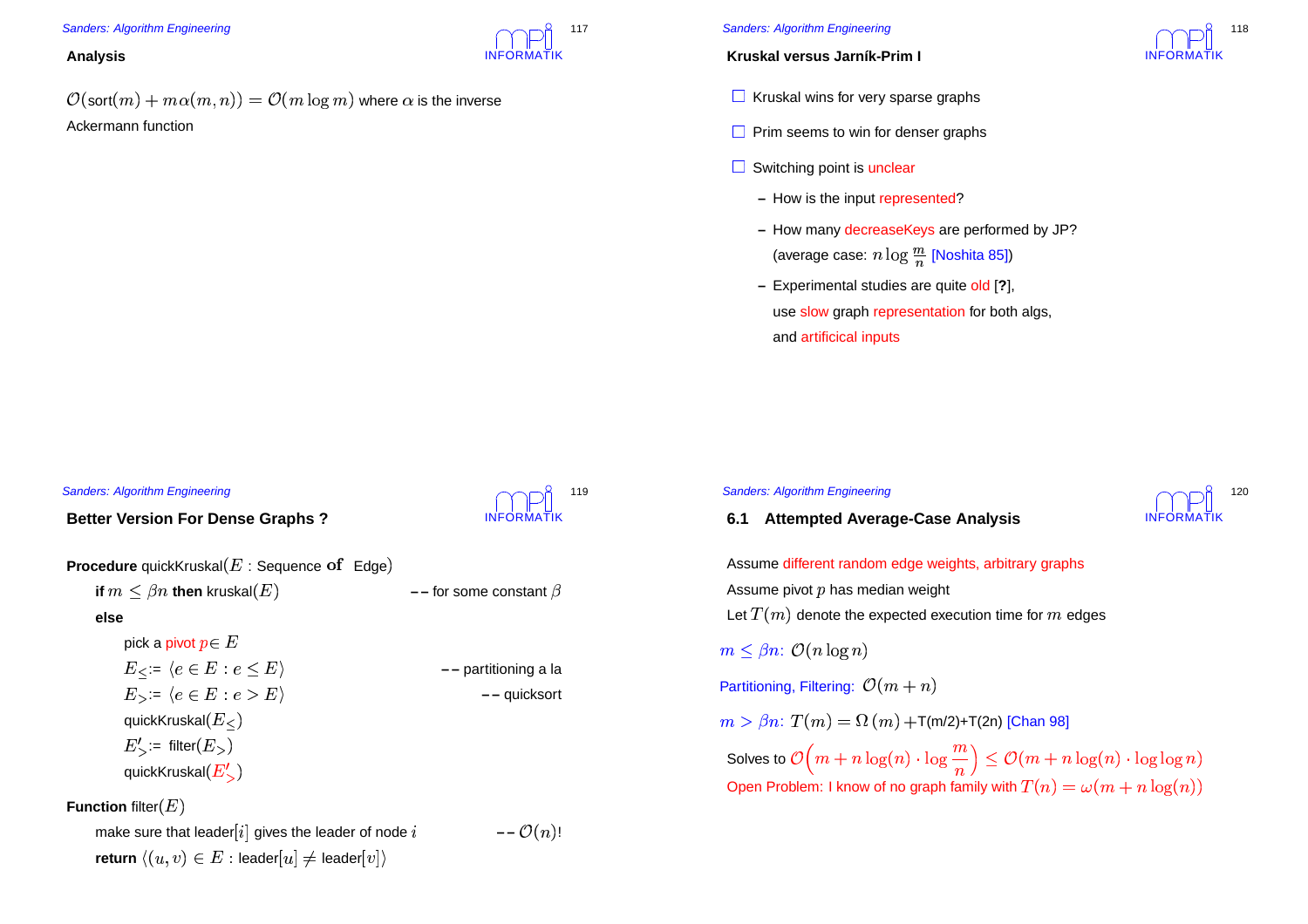#### **Kruskal versus Jarník-Prim II**

Things are even less clear.

Kruskal may be better even for dense graphs

- Experiments would be interesting.
- Even for artificial graphs.

![](_page_30_Picture_6.jpeg)

#### Sanders: Algorithm Engineering

## **6.2 Filtering by Sampling Rather Than Sorting**

![](_page_30_Picture_9.jpeg)

```
:= random sample of r edges from E
  \mathcal{L} = \mathsf{MST}(R)<br>= \emptyset<br>= \emptyset<br>+ - "light edges" with respect to RL =foreach e \in E do - – Filter
      the unique cycle in \{e\} \cup F<br>
then e is not heaviest in C then
     if e is not heaviest in C then
         L = L \cup \{e\}
```
#### Sanders: Algorithm Engineering

#### **6.2.1 Analysis**

## [Chan 98, KKK 95]

Observation:  $e \in L$  only if  $e \in \mathrm{MST}(R \cup \{e\})$ . (Otherwise  $e$  could replace some heavier edge in  $F$ ). Lemma 1.  $\operatorname{E}[|L \cup F|] < \frac{m}{m}$  $\overline{r}$ 

![](_page_30_Picture_15.jpeg)

#### Sanders: Algorithm Engineering

 $\mathsf{return}\ \mathsf{MST}((L\cup F))$ 

![](_page_30_Picture_17.jpeg)

#### **MST Verification by Interval Maxima**

- Number the nodes by the order they were added to the MST by Prim's algorithm.
- $\Box w_i$  = weight of the edge that inserted node i.
- $\|w_i =$  weight of the edge that inserted node  $i.$   $\|w_i\|$  and  $\|w_i\|$  and  $\|w_i\|$  and  $\|w_j\|$  and  $\|w_j\|$  and  $\|w_j\|$

![](_page_30_Figure_22.jpeg)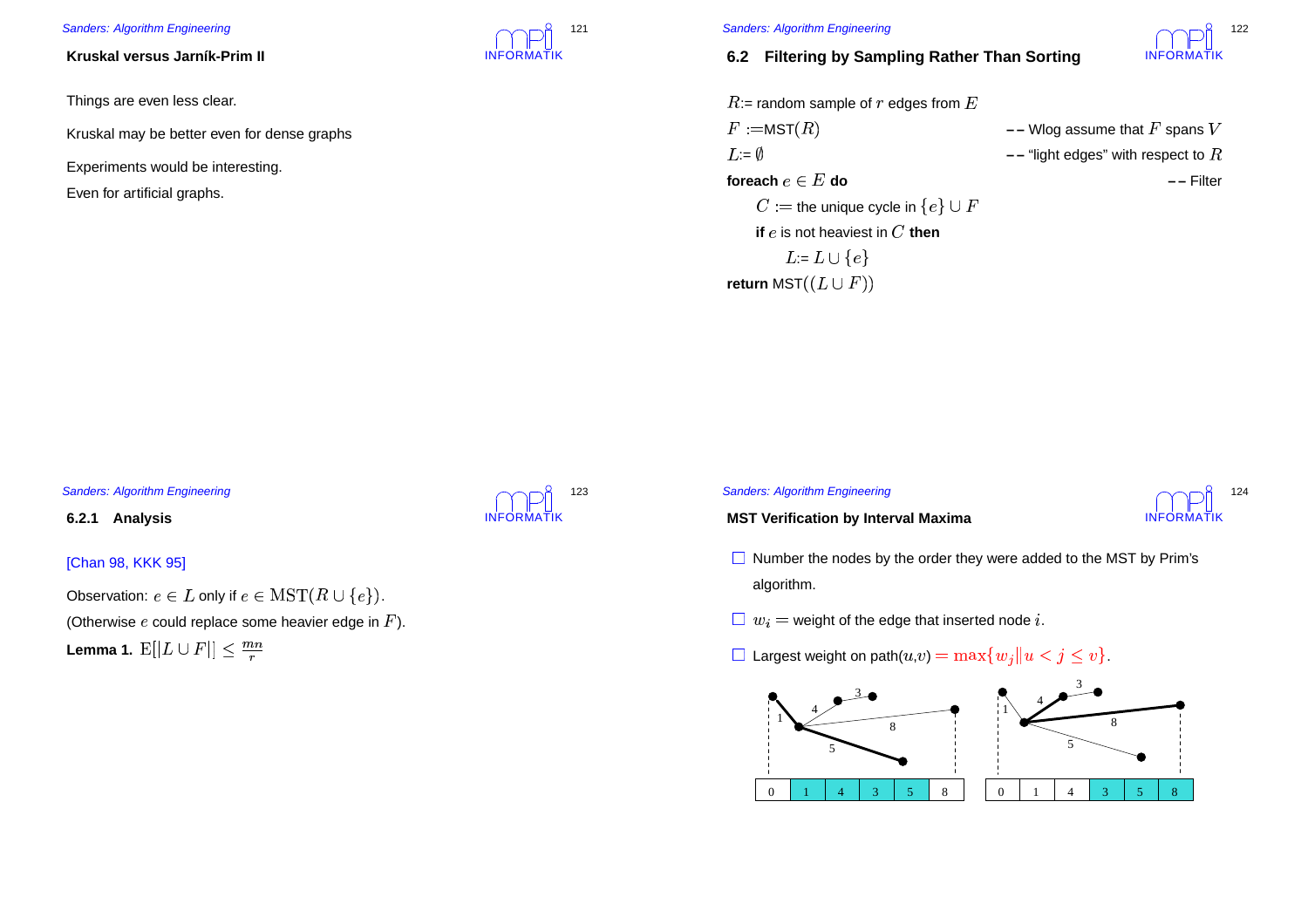![](_page_31_Figure_0.jpeg)

## **A Simple Filter Based Algorithm**

![](_page_31_Picture_3.jpeg)

Choose 
$$
r = \sqrt{mn}
$$
.

We get expected time

$$
T_{\text{Prim}}(\sqrt{mn}) + \mathcal{O}(n \log n + m) + T_{\text{Prim}}(\frac{mn}{\sqrt{mn}}) = \mathcal{O}(n \log n + m)
$$
  
The constant factor in front of the *m* is very small.

The constant factor in front of the  $m$  is very small.

## Sanders: Algorithm Engineering

#### **Results**

10 000 nodes, SUN-Fire-15000, 900 MHz UltraSPARC-III+

![](_page_31_Figure_11.jpeg)

Sanders: Algorithm Engineering

INFORMATIK

127

![](_page_31_Picture_13.jpeg)

### **Results**

10 000 nodes, SUN-Fire-15000, 900 MHz UltraSPARC-III+

![](_page_31_Figure_16.jpeg)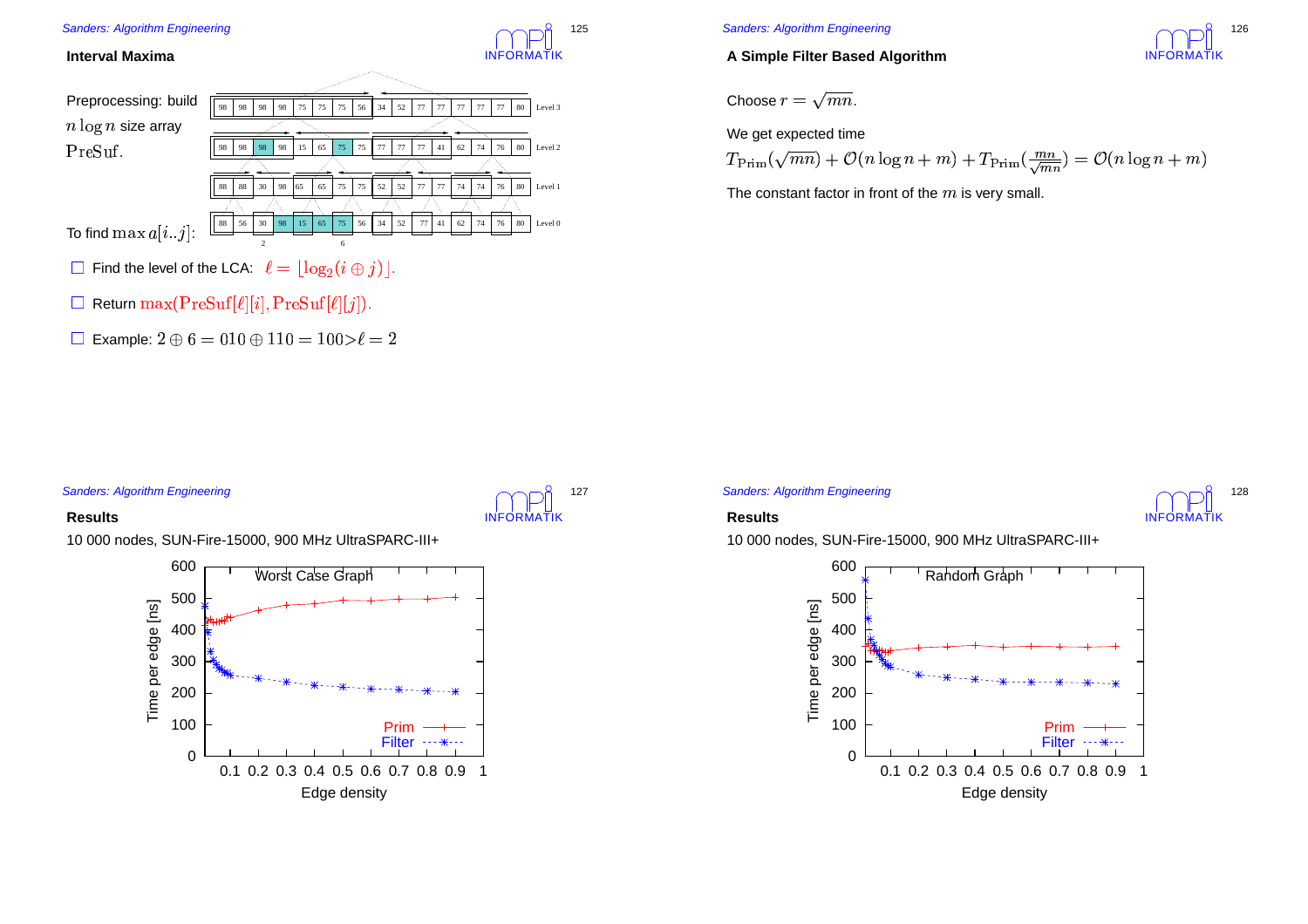![](_page_32_Figure_1.jpeg)

![](_page_32_Picture_2.jpeg)

10 000 nodes, NEC SX-5 Vector Machine"worst case"

## Sanders: Algorithm Engineering

## **Edge Contraction**

Let  $\{u,v\}$  denote an MST edge. Eliminate  $v$ :

![](_page_32_Figure_7.jpeg)

![](_page_32_Figure_8.jpeg)

# **Simpler and Faster Node Reduction**

![](_page_32_Figure_10.jpeg)

For each edge find the lightest incident edge. Include them into the MST (cut property) contract these edges,

**Boruvka's Node Reduction Algorithm**

Time  $\mathcal{O}(m)$ 

Sanders: Algorithm Engineering

At least halves the number of remaining nodes

![](_page_32_Picture_14.jpeg)

![](_page_32_Picture_15.jpeg)

# Sanders: Algorithm Engineering

for  $i\coloneqq n$  to  $n'+1$  do pick a random node  $v$ find the lightest edge  $(u,v)$  out of  $v$  and output it contract  $(u,v)$ 

![](_page_32_Figure_18.jpeg)

![](_page_32_Picture_19.jpeg)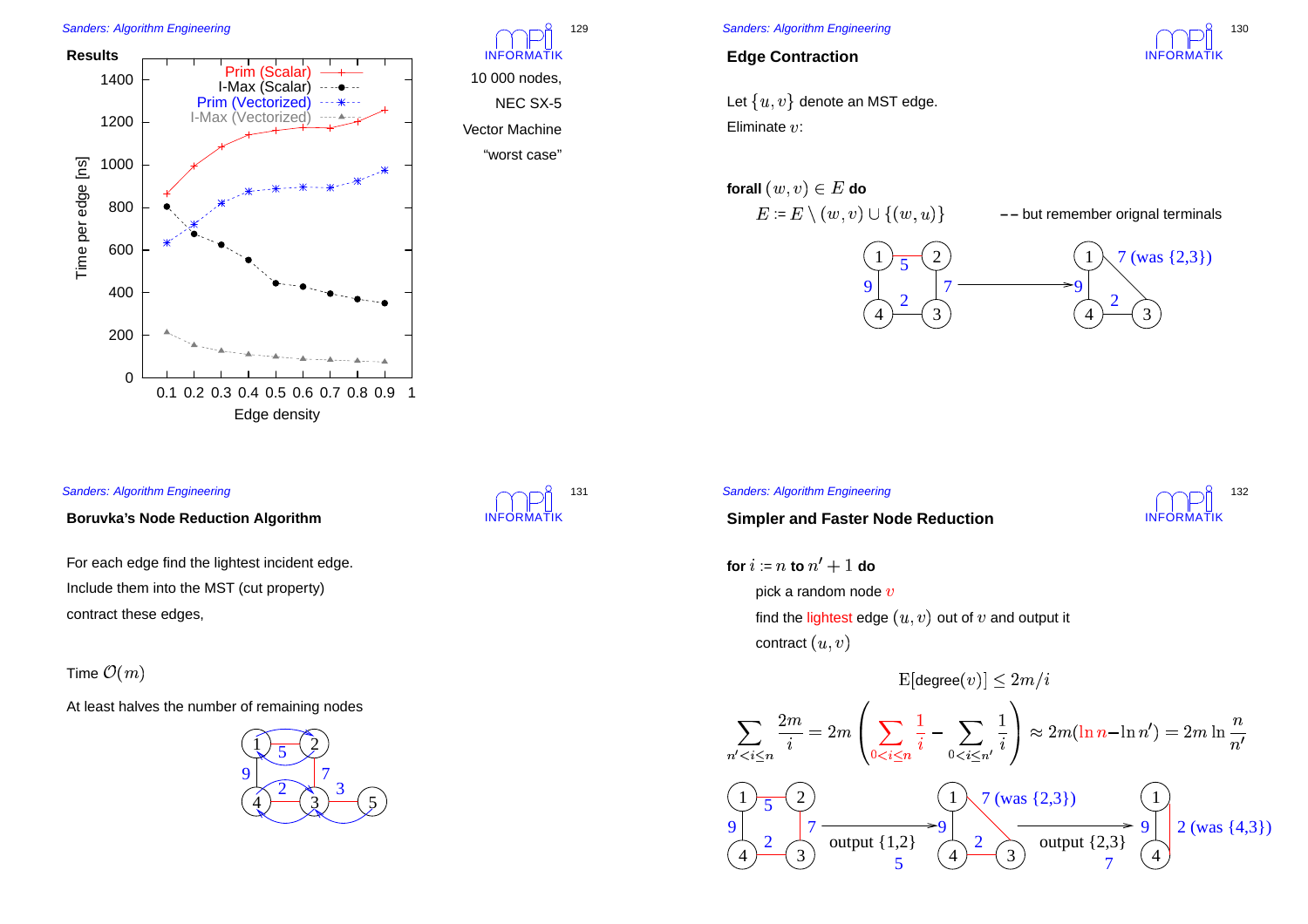- **6.3 Randomized Linear Time Algorithm**
- 1. Factor 8 node reduction ( $3\times$  Boruvka or sweep algorithm)  $\quad$   $\mathcal{O}(m+n)$ .
- 2.  $R \Leftarrow m/2$  random edges.  $\quad \mathcal{O}(m+n).$
- 3.  $F \Leftarrow MST(R)$  [Recursively].
- 4. Find light edges  $L$  (edge reduction).  $\quad {\cal O}(m+n)$  $[|L|] < \frac{mn/8}{m/2} = n/4.$
- $\frac{1}{\sqrt{2}} = n$ <br> $(L \cup F)$ <br> $n/8, m/2$ 5.  $T \Leftarrow MST(L \cup F)$  [Recursively].

 $T(n,m) < T(n/8, m/2) + T(n/8, n/4) + c(n+m)$  $\forall (n,m) \leq 2c(n+m)$  fulfills this recurrence.

![](_page_33_Picture_8.jpeg)

**6.4 External MSTs**

## INFORMATIK134

**Semiexternal Algorithms**

Assume  $n \leq M-2B$ : run Kruskal's algorithm using external sorting

## Sanders: Algorithm Engineering

## **Streaming MSTs**

INFORMATIK135

INFORMATIK

133

If  $M$  is yet a bit larger we can even do it with  $m/B$  I/Os:

-:=

**– –** current approximation of MST

**while** there are any unprocessed edges **do**

load any  $\Theta(M)$  unprocessed edges  $E'$ 

 $\mathrel{\mathop:}= \mathsf{MST}(T\cup E')$ 

**– –** for any internal MST alg.

Corollary: we can do it with linear expected internal work

Disadvantages to Kruskal:

Slower in practice

Smaller max.  $n$ 

![](_page_33_Picture_27.jpeg)

**General External MST**

while  $n > M - 2B$  do perform some node reduction use semi-external Kruskal

![](_page_33_Figure_30.jpeg)

Theory:  $\mathcal{O}(\text{sort}(m))$  expected I/Os by externalizing the linear time algorithm.  $(i.e., node reduction + edge reduction)$ 

![](_page_33_Picture_32.jpeg)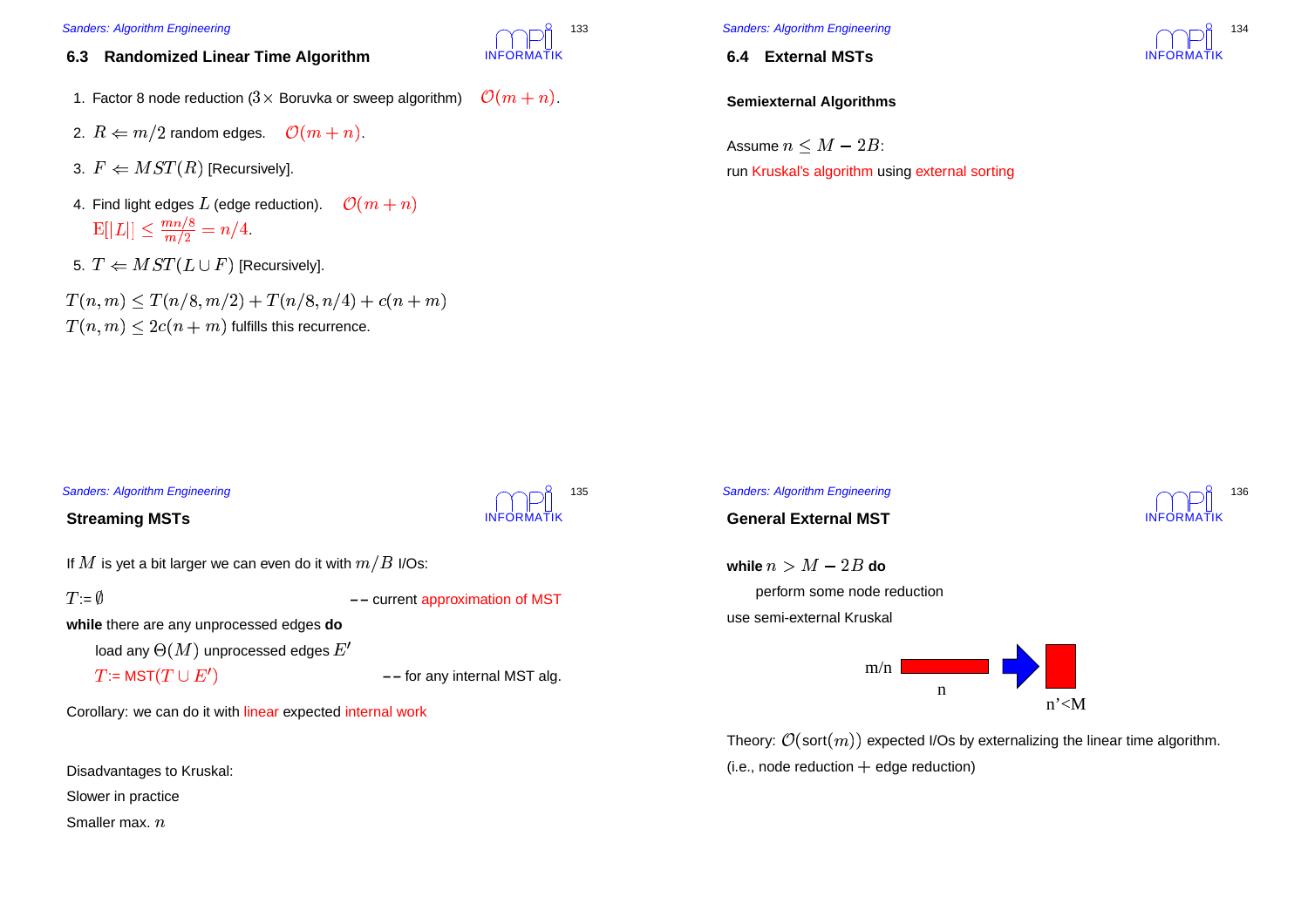## **External Implementation I: Sweeping**

 $\cdot$  random permutation  $V\rightarrow$ sort edges  $(u,v)$  by  $\min(\pi(u),\pi(v))$ for  $i\coloneqq n$  to  $n'+1$  do pick the node v with  $\pi(v) = i$ find the lightest edge  $(u,v)$  out of  $v$  and output it contract  $(u,v)$ 

![](_page_34_Picture_3.jpeg)

Problem: how to implement relinking?

#### Sanders: Algorithm Engineering

**Sweeping with linear internal work**

- | Assume  $m = \mathcal{O}(M^2/B)$
- $\exists \; k = \Theta(M/B)$  external buckets with  $n/k$  nodes each
- $\mid M$  nodes for last "semiexternal" bucket
- split current bucket into

internal buckets for each node

#### Sweeping:

Scan current internal bucket twice:

1. Find minimum

2. Relink

![](_page_34_Figure_16.jpeg)

Large degree nodes: move to semiexternal bucket

![](_page_34_Picture_18.jpeg)

INFORMATIK

current externaexternal semiexternal

000000000000

internal

È

139

### Sanders: Algorithm Engineering

## **Relinking Using Priority Queues**

![](_page_34_Picture_21.jpeg)

Q: priority queue\n
$$
\begin{aligned}\n&\text{O: priority queue} \\
&\quad \text{-- Order: } \text{max node, then } \text{min edge weight} \\
&\text{foreach}\left(\{u, v\}, c\right) \in E \text{ do Q.insert}\left(\left(\{\pi(u), \pi(v)\}, c, \{u, v\}\right)\right) \\
&\text{current} := n + 1 \\
&\text{loop}\n\end{aligned}
$$

**loop**

![](_page_34_Figure_24.jpeg)

### Sanders: Algorithm Engineering

![](_page_34_Picture_26.jpeg)

## **Experiments**

Instances from "classical" MST study [Moret Shapiro 1994]

- sparse random graphs
- random geometric graphs
- **grids** 
	- $(\text{sort}(m))$  I/Os for planar graphs by removing parallel edges!

Other instances are rather dense or designed to fool specific algorithms.

![](_page_34_Picture_34.jpeg)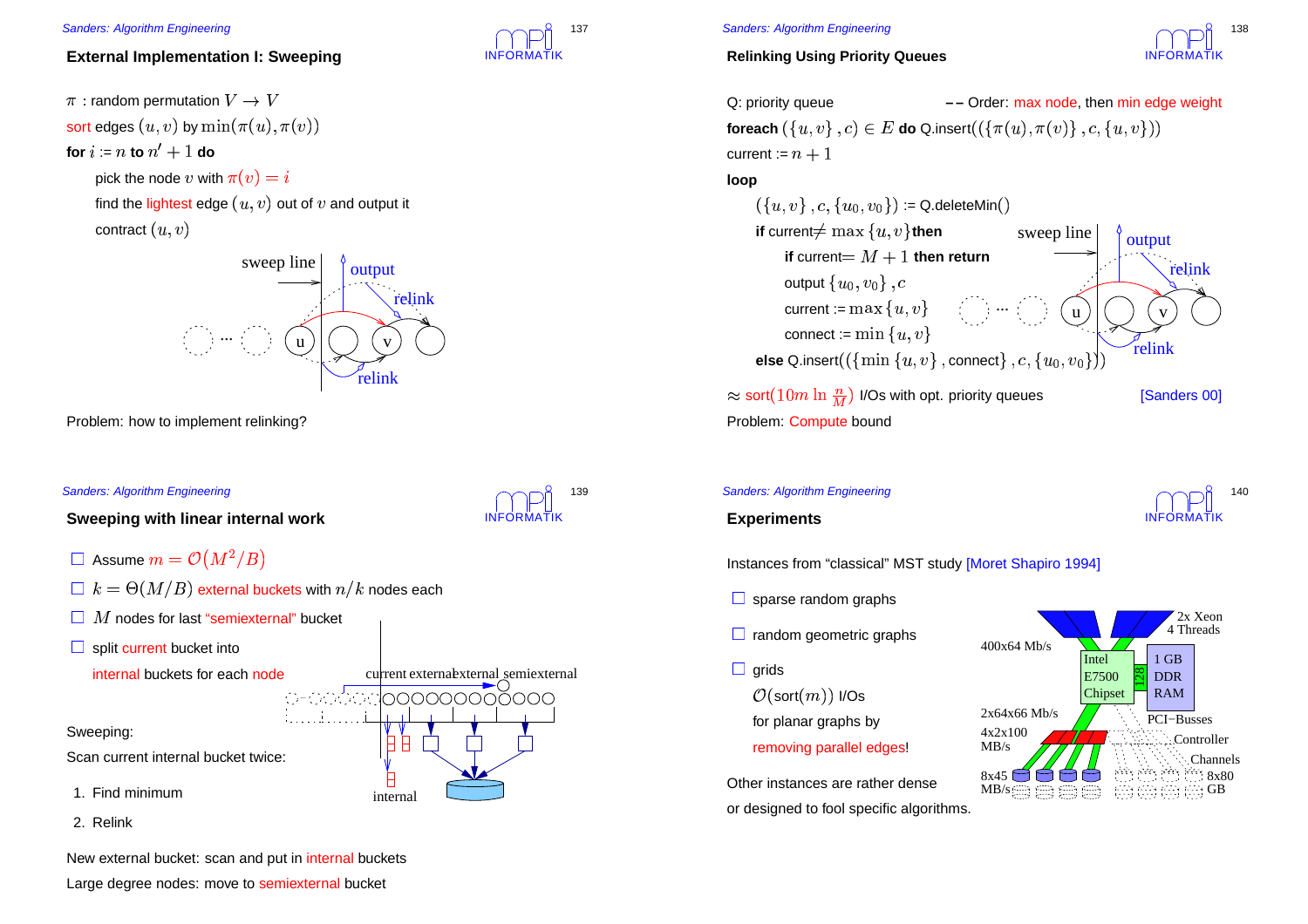![](_page_35_Figure_0.jpeg)

![](_page_35_Figure_1.jpeg)

![](_page_35_Figure_2.jpeg)

![](_page_35_Figure_4.jpeg)

![](_page_35_Figure_5.jpeg)

- Edge reduction helps for very dense, "hard" graphs
- A fast and simple node reduction algorithm
	- $4\times$  less I/Os than previous algorithms
- Edge reduction can help for very dense "hard" graphs
- Refined semiexternal MST, use as base case
- Simple pseudo random permutations (no I/Os)
- A fast implementation
- Experiments with huge graphs (up to  $n=4\cdot 10^9$  nodes)<br>ternal MST is feasible

#### External MST is feasible